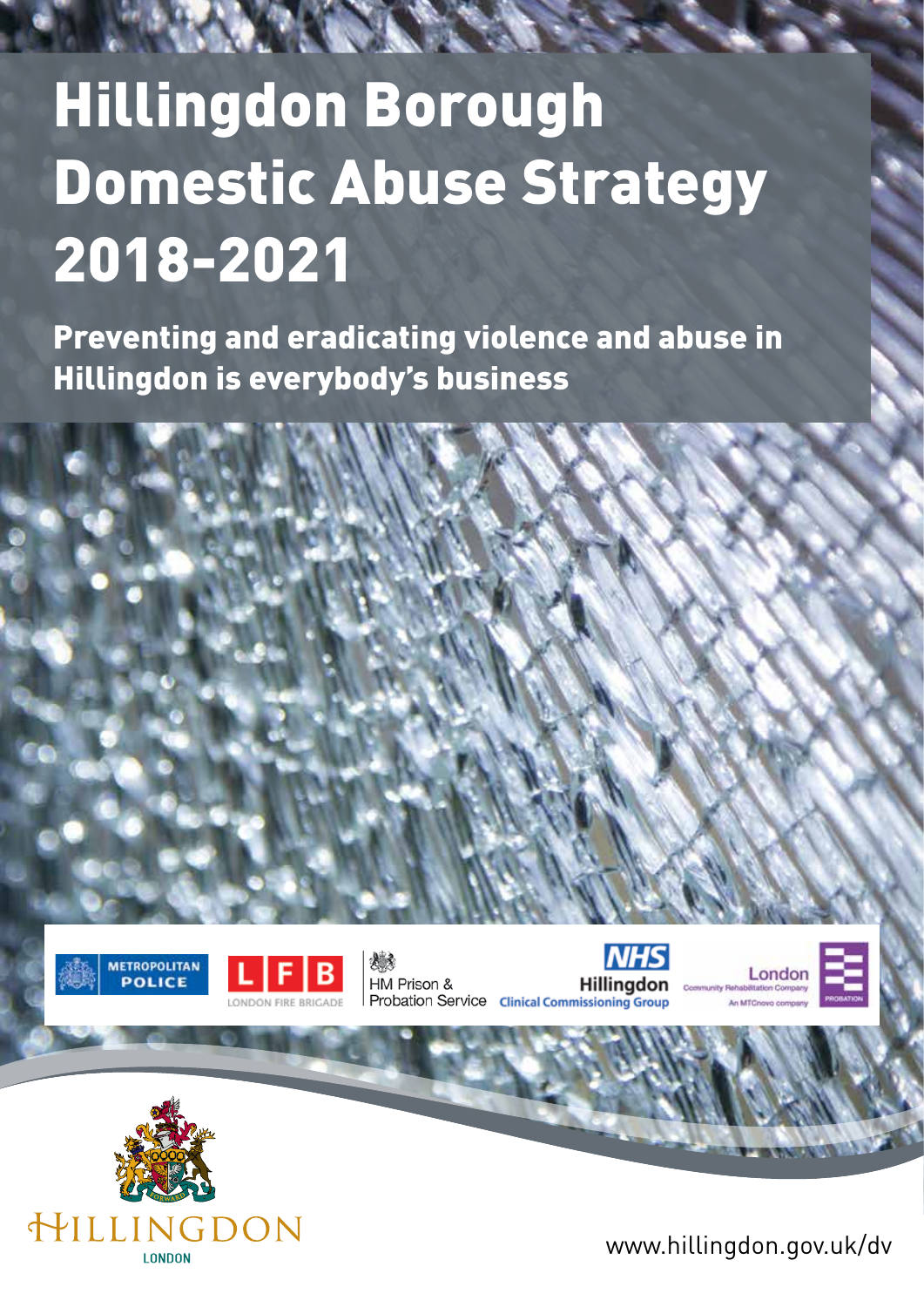# **Contents**

| <b>Introduction</b><br><b>Vision</b>          | 4<br>6<br>7 |
|-----------------------------------------------|-------------|
|                                               |             |
|                                               |             |
| <b>Background and context</b>                 |             |
| Definition                                    | 7           |
| International context                         | 9           |
| National and Regional policy context          | 10          |
| The local Hillingdon context                  | 13          |
| - Hillingdon IDVA Service                     |             |
| - MARAC                                       |             |
| <b>Priorities for action</b>                  | 16          |
| Prevention and early intervention             | 16          |
| Service provision                             | 18          |
| Pursuing perpetrators                         | 19          |
| Partnership working                           | 21          |
| Governance and implementation of the strategy | 22          |
| Accountability                                | 22          |
| Measuring impact                              | 22          |
| <b>Appendices</b>                             | 24          |
| Glossary of terms                             | 24          |
| Abbreviations                                 | 26          |
| Governance and Delivery Structure             | 27          |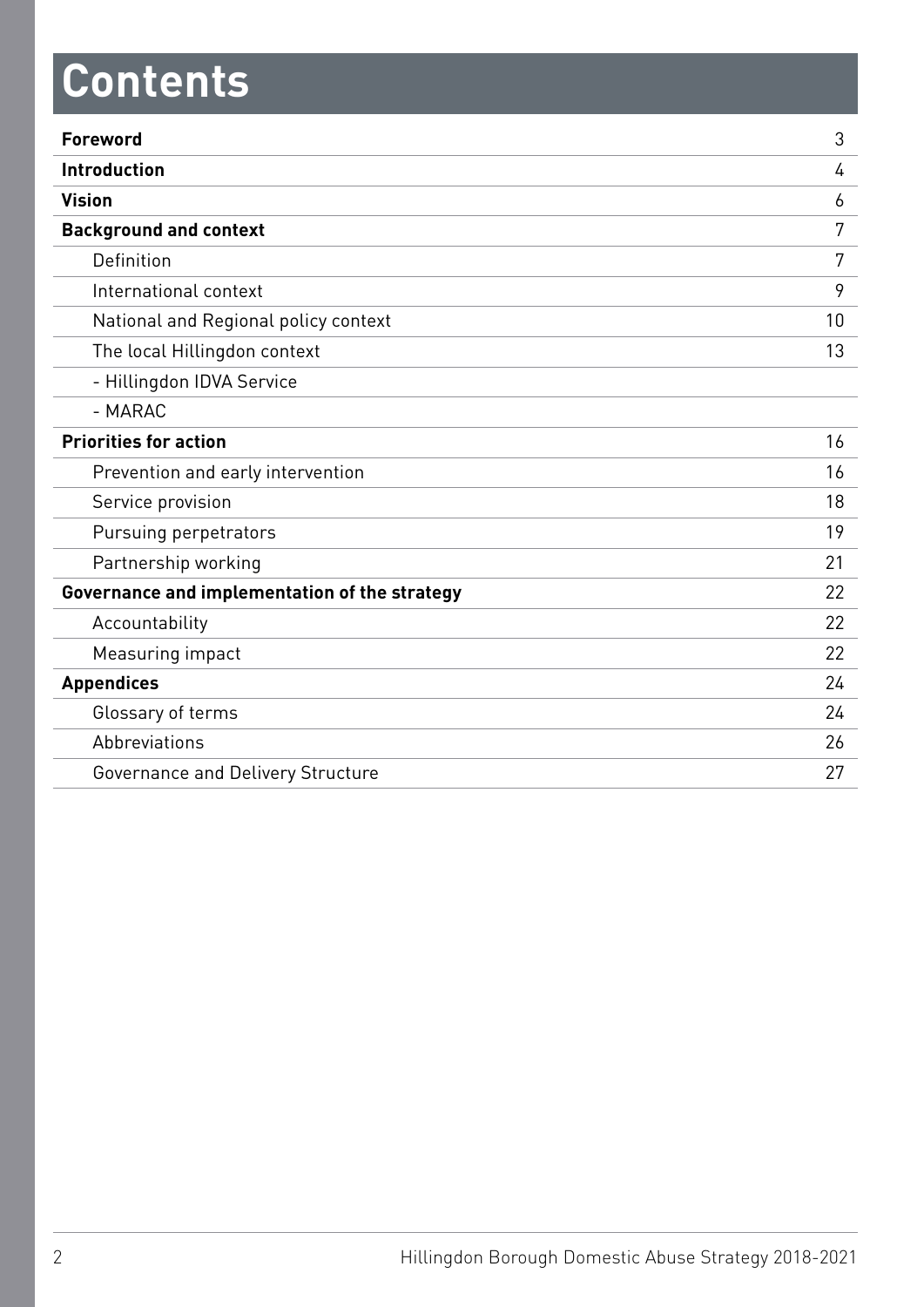### **Foreword**

Domestic Abuse (DA) and the many forms of violence and abuse encapsulated within the Violence against Women and Girls (VAWG) genre is wholly unacceptable, is a fundamental abuse of the victims' human rights and represents serious crimes. One of our priorities is to ensure that the Safer Hillingdon Partnership, together with its partners, is fully committed to preventing, tackling and eradicating DA and VAWG in all its forms. We aim to make our borough a safer place for all; who live, work or visit here and to ensure that women, men and children are safe in their own homes.

The violence and abuses associated with this subject area affects all communities and traverses all cultures and socio-economic groups. Whilst such abuses affect men and boys too, woman and girls are disproportionately targeted and experience multiple forms of it. This is a London wide, UK national and global problem. The prevalence of this problem requires a joined-up and coordinated response, involving the council, the police, the voluntary sector, health, other partner agencies and most importantly the wider community. We must and will have a zero tolerance approach to all forms of violence and abuses in Hillingdon Borough.

Our vision is for Hillingdon to be a London lead in which no form of VAWG is tolerated and where victims and their children know how and where to get the help they need. The same is true for the professionals supporting and working for them. We want to ensure that the professionals working together have the right capability to provide the right support at the right time for victims and survivors. The implementation of this strategy will be underpinned by a robust action plan that will secure a real step change in how the Safer Hillingdon Partnership responds to violence and abuses against community members and represents a real change for our residents and visitors too. All the organisations and individuals involved will be accountable to ensure that we deliver against our overall commitments and promises.

This strategy sets out our community partnership approach as we re-double our commitment to intervene as early as possible to support victims, survivors, children and their families to report crimes, report their concerns, stay safe and rebuild their lives. We know that exposure to VAWG early on in life can have long lasting consequences and we recognise that domestic abuse is the most reported form of VAWG in the borough. This is why we are committed to early intervention supporting families and children and helping young people to understand and build healthy relationships. We also recognise that this is not only about physical violence and we need to do more to respond to the devastating and destructive impact of psychological abuse and coercive control.

Reporting incidents and accessing support can at times be difficult given the many effects upon victims; and we know that some communities and those with complex problems and needs may experience additional barriers. This is why we are pleased to be increasing closer working between statutory services and the voluntary and community sectors to meet the needs of Hillingdon's increasingly diverse community.

We all have a responsibility to help put an end to DA and VAWG, which is why together we must have absolute zero tolerance to it. As a community we can end it and make a very real difference to many, many people's daily lives.

We would like to thank everyone involved in formulating this strategy for their continued dedication to preventing DA and all forms of VAWG in our borough, safeguarding our residents and supporting survivors to recover.

**Councillor Philip Corthorne**  Cabinet Member for Social Services, Housing, Health and Wellbeing

> **Fran Beasley** Chief Executive

**Councillor Jane Palmer** Chairman, Hillingdon Domestic Abuse Steering Executive

> **Paul Martin** Chief Superintendent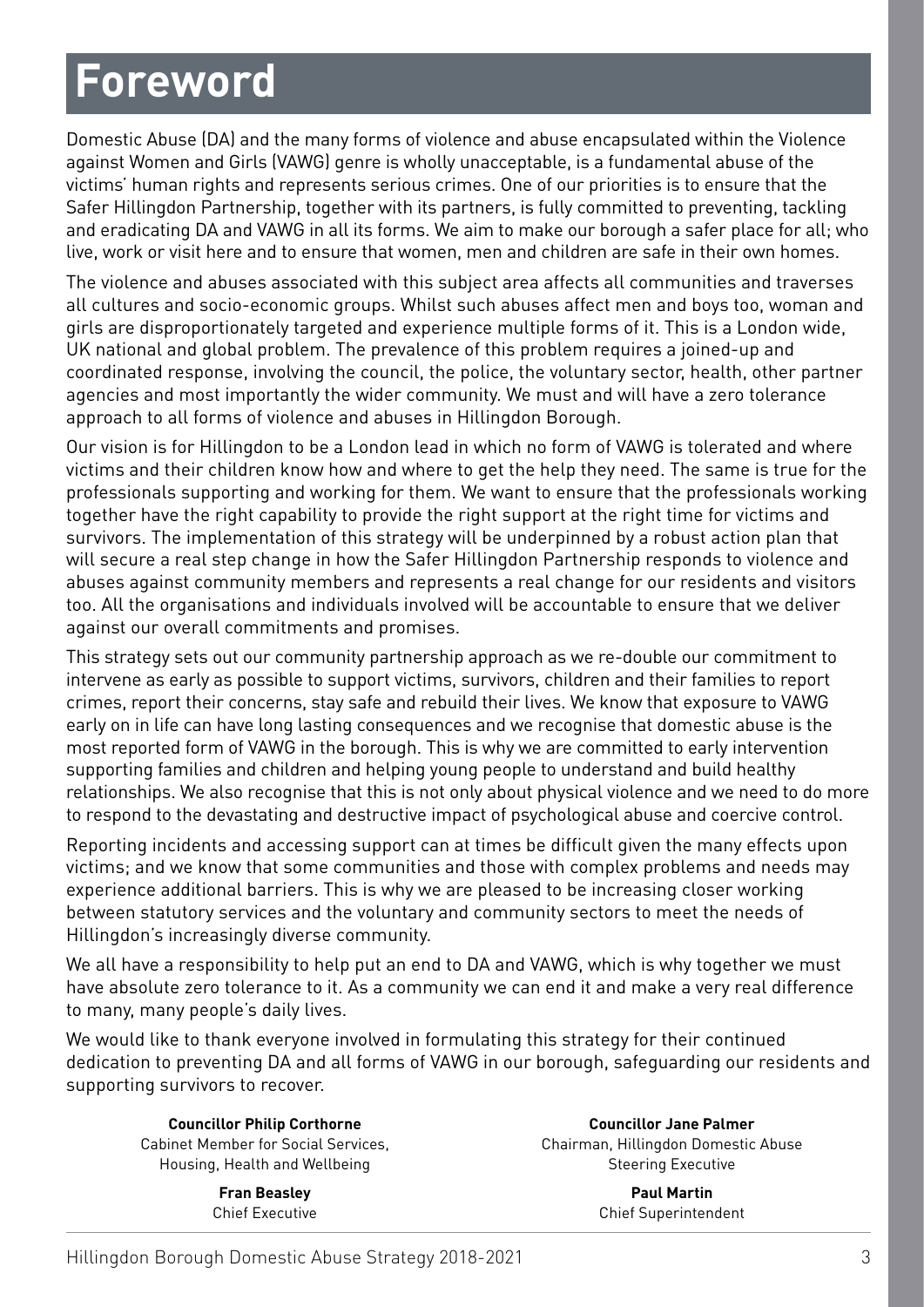### **Introduction**

The purpose of this strategy is to set out Hillingdon Borough's integrated approach to prevent and end Domestic Abuse and other forms of violence and abuse encapsulated within the Violence against Women and Girls (VAWG) genre whilst improving the health and wellbeing of individuals and families who experience it. This strategy seeks to build upon our existing successful partnership work, to further increase public awareness and to build a sustainable coordinated community response with local communities, individuals, family members, friends, employers and co-workers to tackle violence and abuse in all its forms.

We will adopt and promote a zero tolerance approach to violence against women and girls; who are disproportionately victimised by domestic abuse, sexual violence, honour based abuse (HBA), forced marriage (FM), female, genital mutilation (FGM), child sexual exploitation(CSE), stalking and harassment and modern day slavery. We must recognise that such offences very rarely happen in isolation and are often inter-linked. So for example HBA and FM is domestic abuse and there will often be sexual offending too. That said, this strategy is wholly inclusive and recognises that men and boys experience such crimes too and our coordinated community response approach is intolerable of any violence and abuse against any community member. The stark reality is that such public and private space violence is all around us, which is best described as being 'hidden in plain sight'.

Through our service provision we will offer a range of support services to prevent offending and where it has happened we will act in a timely way to prevent it worsening. Prevention and Early Intervention is the fundamental key to our strategic approach.

We know through our own local experiences and through research and other learning products, such as the Home Office's Key Findings from Analysis of Domestic Homicide Reviews<sup>1</sup> domestic abuse is still under-reported or is not readily identifiable or recognised by professionals. We know that across the range of VAWG crime types that victims have experienced threats, intimidation, coercion and control leading to worry, distress and fear, which makes speaking out or escape limited. This means that we must ensure that victims, professionals, employers and the public can spot the signs of abuse, know what we offer and how to access services. We aim to create an environment whereby those affected can feel confident that when they come forward they will not be turned away, they will be welcomed and supported. Where necessary we will ensure that an appropriate array of services are available.

The prevalence and other data, which follows provides the evidence base of why this inclusive strategy is necessary.

We aim to identify victims and offenders at the earliest opportunity and work together to intervene effectively to prevent violence and abuse from escalating. We will also robustly tackle revictimisation and alongside it – repeat offending. We will also seek to offer more joined up and coordinated support to young people within the borough through building healthy relationships and addressing the risks posed by the rising trend of the inappropriate and often criminal use of technology, which is rapidly accelerating and at the same time escalating risks and harm.

This Safer Hillingdon Partnership (SHP) strategy acknowledges and supports the VAWG strategies of central Government and the London Mayor's Office of Policing and Crime (MOPAC). It does not

1 8 www.gov.uk/government/uploads/system/uploads/attachment\_data/file/575232/HO-Domestic-Homicide-Review-Analysis-161206.pdf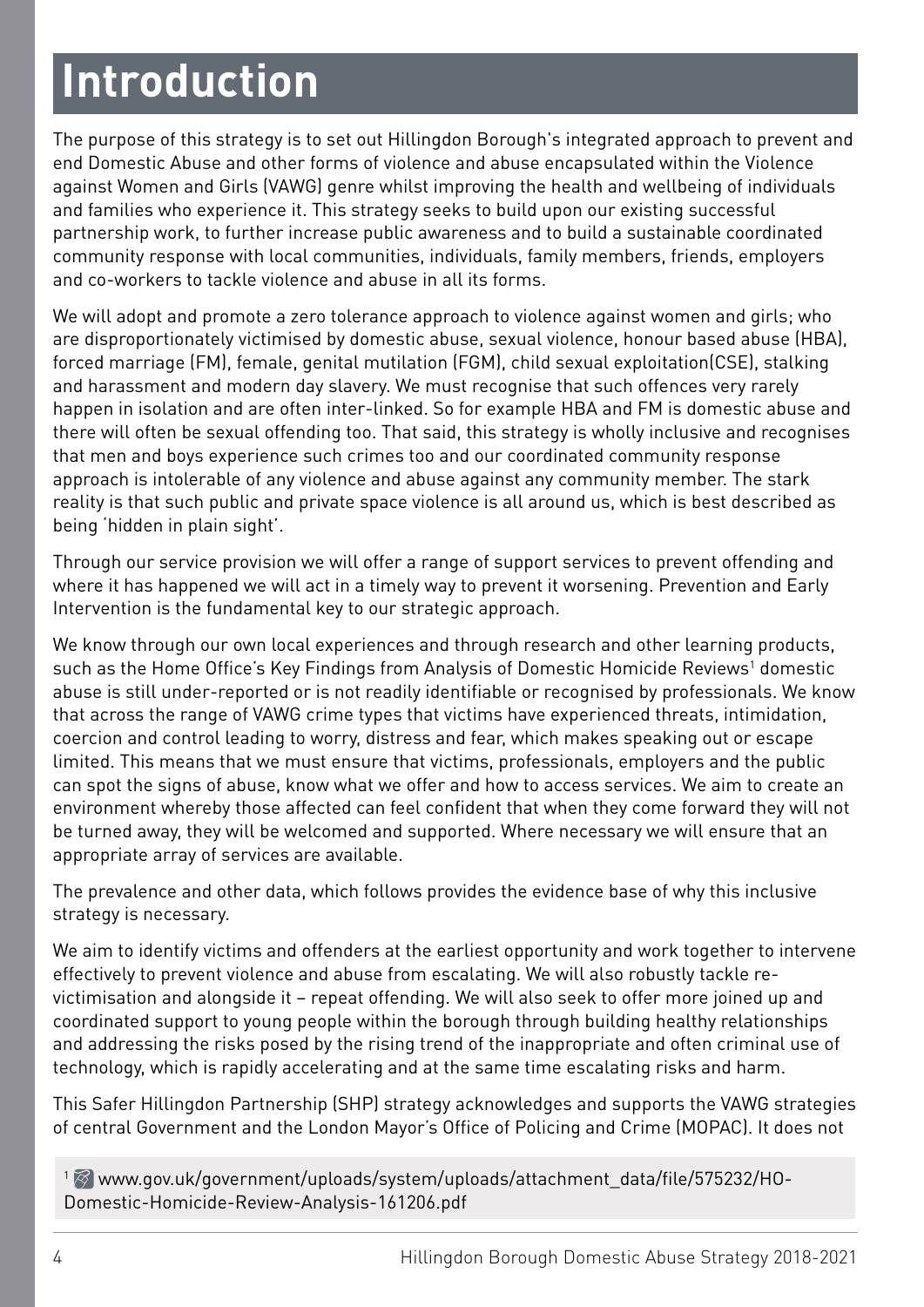stand alone and complements other strategies and areas of work across the partnership e.g. our Child Sexual Exploitation Strategy 2016 and Health and Wellbeing Strategy.

In order to identify and prioritise our work areas we have consulted widely and listened to victims and survivors, statutory partners, charities and non-government organisations and other service providers. In doing so we will prioritise the following main pillars of work, which also align with the UK national and regional priorities:

- **• prevention** and early intervention
- the **provision** of appropriate services
- addressing **perpetrator** behaviour
- an effective **partnership** response.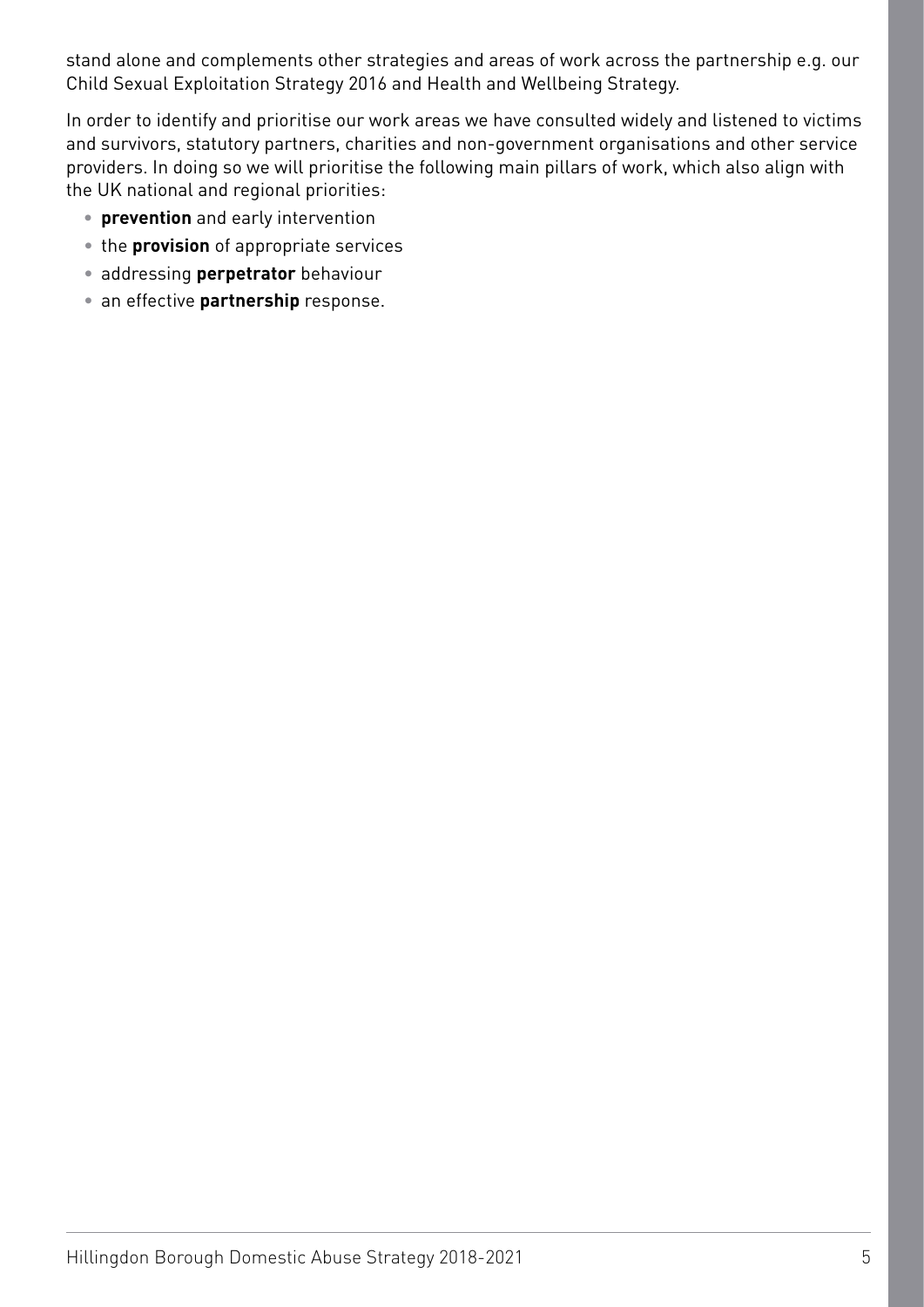# **Vision**

### **Our Vision. We are committed to:**

To preventing and eradicating all forms of violence and abuse against women, children and men in Hillingdon Borough and support those so victimised to achieve their full potential in life.

### **Our Priorities. We are committed to:**

### **Priority 1 - Prevention and Early Intervention**

Together we will work with communities, civil society organisations and other partners to make the violence and abuse of women, men and children unacceptable and dishonourable in all our communities. By using evidence based approaches and a resilient coordinated community approach we will protect victims and tackle and break the cycle of offending.

### **Priority 2 - Service Provision**

Together we will engage with victims and survivors' and understand their experiences of our services and those acting on our behalf. We will listen to them and take action to improve what we do. We will commission services intelligently and secure the right ones to meet local needs in providing high quality coordinated services to prevent violence and abuse and repeat victimisation in a longer term sustained way.

### **Priority 3 - Pursuing Perpetrators**

Together we will work with partners to strengthen the Criminal and Civil Justice response to perpetrators. We will work with all partners including non-criminal justice agencies to strengthen their part in assessing, controlling and minimising the risk(s) posed by perpetrators. We will robustly manage repeat offenders and as a priority consider perpetrator programmes.

#### **Priority 4 - Partnership working**

Together the Safer Hillingdon Partnership will work collaboratively in and with a broad coalition of partners as a coordinated community response to create a safer borough and a safer future for victims, survivors and future generations so that they can realise their full potential in life.

### **Our Objectives. We are committed to:**

- To increasing the reporting of Domestic Abuse (DA) and other forms of Violence Against Women and Girls (VAWG) incidents to the police or other agencies
- To preventing and reducing 'repeat victimisation' and prevent patterns of offending
- To preventing and reducing the number of serious crimes perpetrated
- To increasing the satisfaction of victims exposed to DA and VAWG incidents and crimes
- To increasing the community's confidence in our professionals and our partnership to preventing and tackling DA and VAWG
- To increasing the early identification of perpetrators, holding them to account and working to rehabilitate them and change their harmful behaviour
- To developing a sustainable Hillingdon Coordinated Community Response
- To further enhance the inclusive and informed partnership with statutory and voluntary sector organisations and our communities, which will be measured through feedback.

#### **The data outcomes from 2017/18 will be used as the base line to measure success.**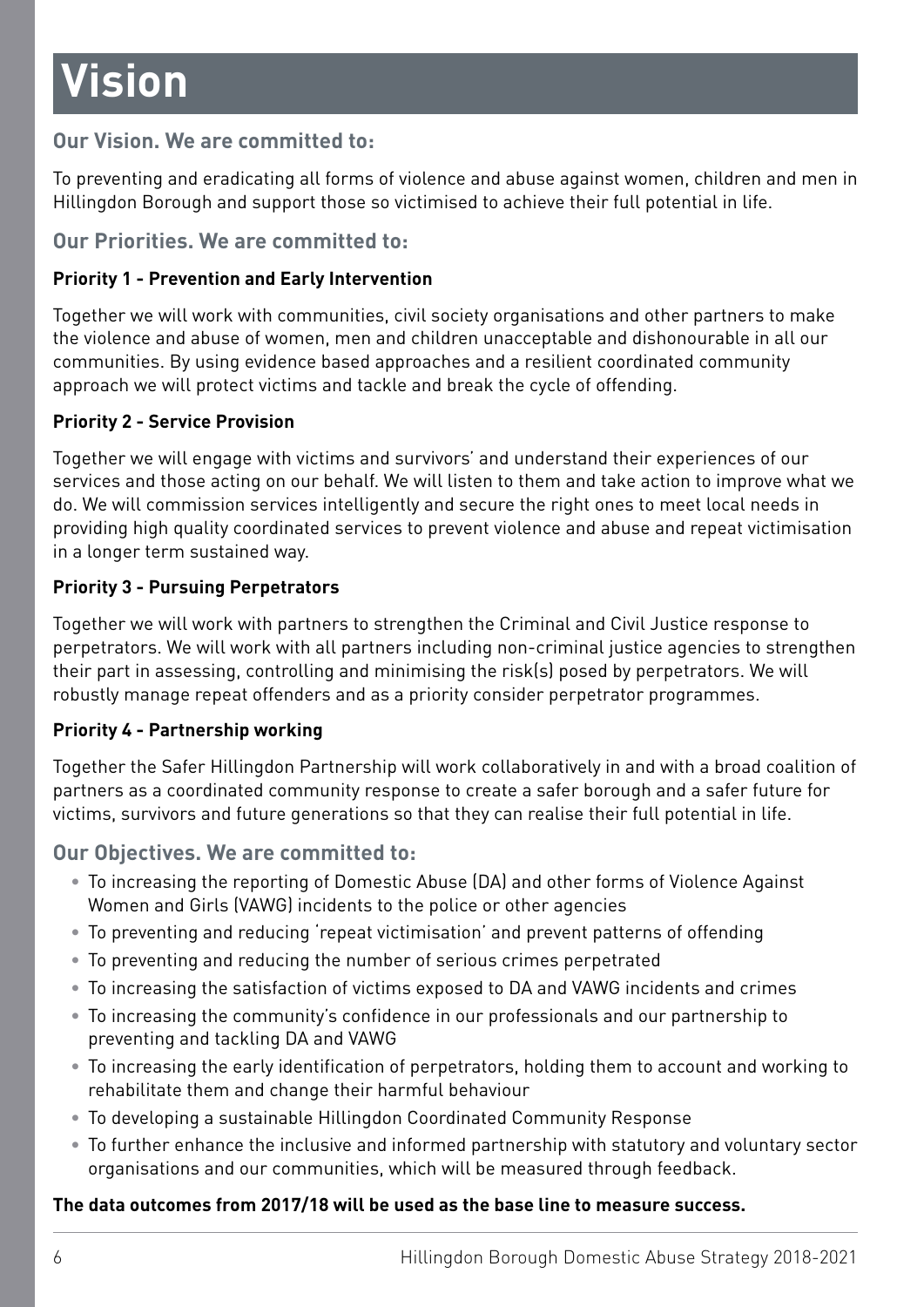### **Background and context**

### **International**

The United Nations (UN) and its Member States have made a number of declarations throughout the years aimed at challenging gender inequality, discrimination and the human rights abuses of women and girls. Indeed there is wider recognition that such discrimination and abuses are rooted in the gender inequality in Political, Social and Economic structures. The evidence base across the globe clearly highlights that women and girls are disproportionately affected by domestic violence/abuse, rape and other sexual offences, human trafficking, domestic servitude, forced marriage, honour based violence/abuse, female genital mutilation and other forms of harmful practices. The disproportionate victimisation of women has led many global and national organisations to refer to this as Violence Against Women<sup>2</sup> and Gender Based Violence/Abuse; terms, which are used interchangeably. That said, it is also recognised that men and boys are victimised too.

### **The UN defines:**

**Violence Against Women (VAW)** as:"Violence against women means any act of gender-based violence that results in, or is likely to result in, physical, sexual or psychological harm or suffering to women, including threats of such acts, coercion or arbitrary deprivation of liberty, whether occurring in public or in private life".<sup>3</sup>

Gender-based violence (GBV) against women<sup>4</sup> as: *"violence that is directed against a woman* because she is a woman, or violence that affects women disproportionately. It includes acts that inflict physical, mental or sexual harm or suffering, threats of such acts, coercion and other deprivations of liberty". <sup>5</sup>

The international community, through the United Nations (UN), has agreed a number of Declarations, which were intended to set universal equality and other standards.<sup>6</sup>

**The Convention on the Elimination of All Forms of Discrimination against Women (CEDAW)** consists of 30 articles and was adopted in 1979 by the UN General Assembly.

**Article 1** of this convention defines discrimination against women as:

"Discrimination against women includes any distinction, exclusion or restriction made on the basis of sex which has the effect or purpose of impairing or nullifying the recognition, enjoyment or exercise by women', irrespective of their marital status, on a basis of equality of men and women, of human rights and fundamental freedoms in the political, economic, social, cultural, civil or any other field".<sup>7</sup>

 $^{\rm 2}$  Violence Against Women (VAW) also includes violence against girls under 18 years too

 $^3$  General Assembly Resolution 48/104 of 20 December 1993, Article 1 accessed via  $\otimes$  www. un.org/womenwatch/osagi/ianwge2012/Executive-Summary-EGM-GBV-Workplace-Feb-21.pdf

4 It should also be noted that men are the victims of gender based violence too

5 The UN Secretary General's In-depth study of all forms of violence against women, 2006, p 15  $A/61/122/A$ dd.1 accessed via  $\mathcal{D}$  www.un.org/womenwatch/daw/vaw/ violenceagainstwomenstudydoc.pdf

6 % www.un.org/womenwatch/daw/cedaw/

 $<sup>7</sup>$  ibid.</sup>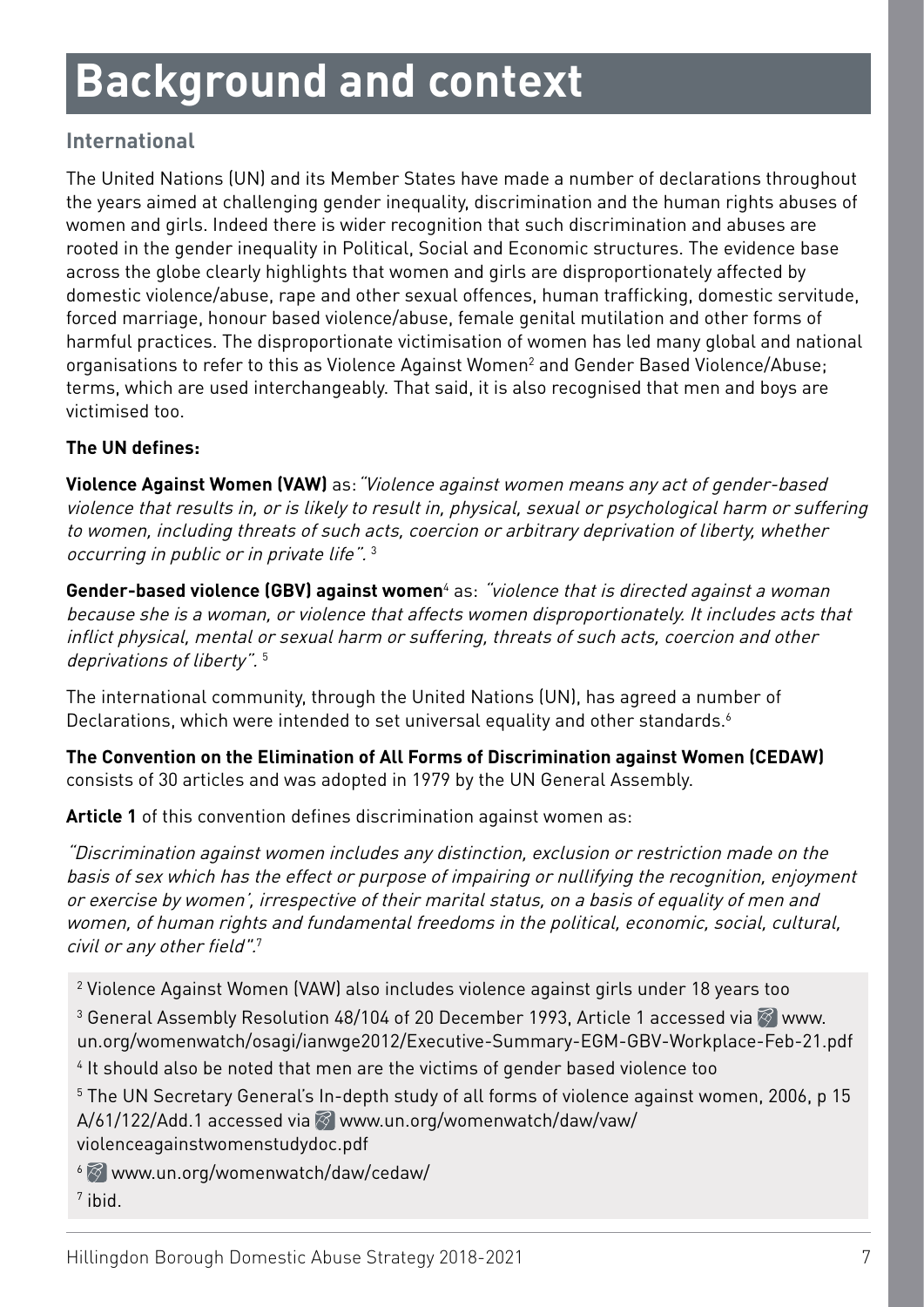In furtherance of the above, the Council of Europe adopted the **Istanbul Convention** on preventing and combating serious violence and domestic violence, which was ratified by HM Government with the enactment of legislation on 27 April 2017.<sup>8</sup> Amongst other matters, this Convention seeks to protect women against all forms of violence, and prevent, prosecute and eliminate violence against women and domestic violence.<sup>9</sup>

On 25 September 2015, the UN General Assembly also adopted a set of 17 Sustainable Development Goals (SDGs) to end poverty, protect the planet, and achieve prosperity for all the world's citizens as part of an ambitious sustainable development growth 15-year strategic plan.<sup>10</sup>

Many of these goals have a direct and indirect resonance and relevance to gender based violence and abuse as they relate to the causes and consequences of gender inequality.<sup>11</sup> The General Assembly was unequivocal in its aspiration to end gender inequality and with it the violence against women and girls.

**UN's Sustainable Development Goals' Vision**, which foresees gender equality and a just world where women and girls are empowered to achieve and are free of violence and exploitation: <sup>12</sup>

'We envisage a world of universal respect for human rights and human dignity, the rule of law, justice, equality and non-discrimination; of respect for race, ethnicity and cultural diversity; and of equal opportunity permitting the full realization of human potential and contributing to shared prosperity. A world which invests in its children and in which every child grows up free from violence and exploitation. A world in which every woman and girl enjoys full gender equality and all legal, social and economic barriers to their empowerment have been removed. A just, equitable, tolerant, open and socially inclusive world in which the needs of the most vulnerable are met'.

<sup>8</sup> Preventing and Combating Violence Against Women and Domestic Violence (Ratification of Convention) Act 2017, which received Royal Assent on 27 April 2017

 $\sqrt[9]{\otimes}$  https://rm.coe.int/168046031c

10 www.un.org/en/ga/search/view\_doc.asp?symbol=A/RES/70/1&referer=http://www.un.org/ en/ga/70/resolutions.shtml&Lang=E accessed on 10 July 2017.

 $11$  ibid

 $12$  ibid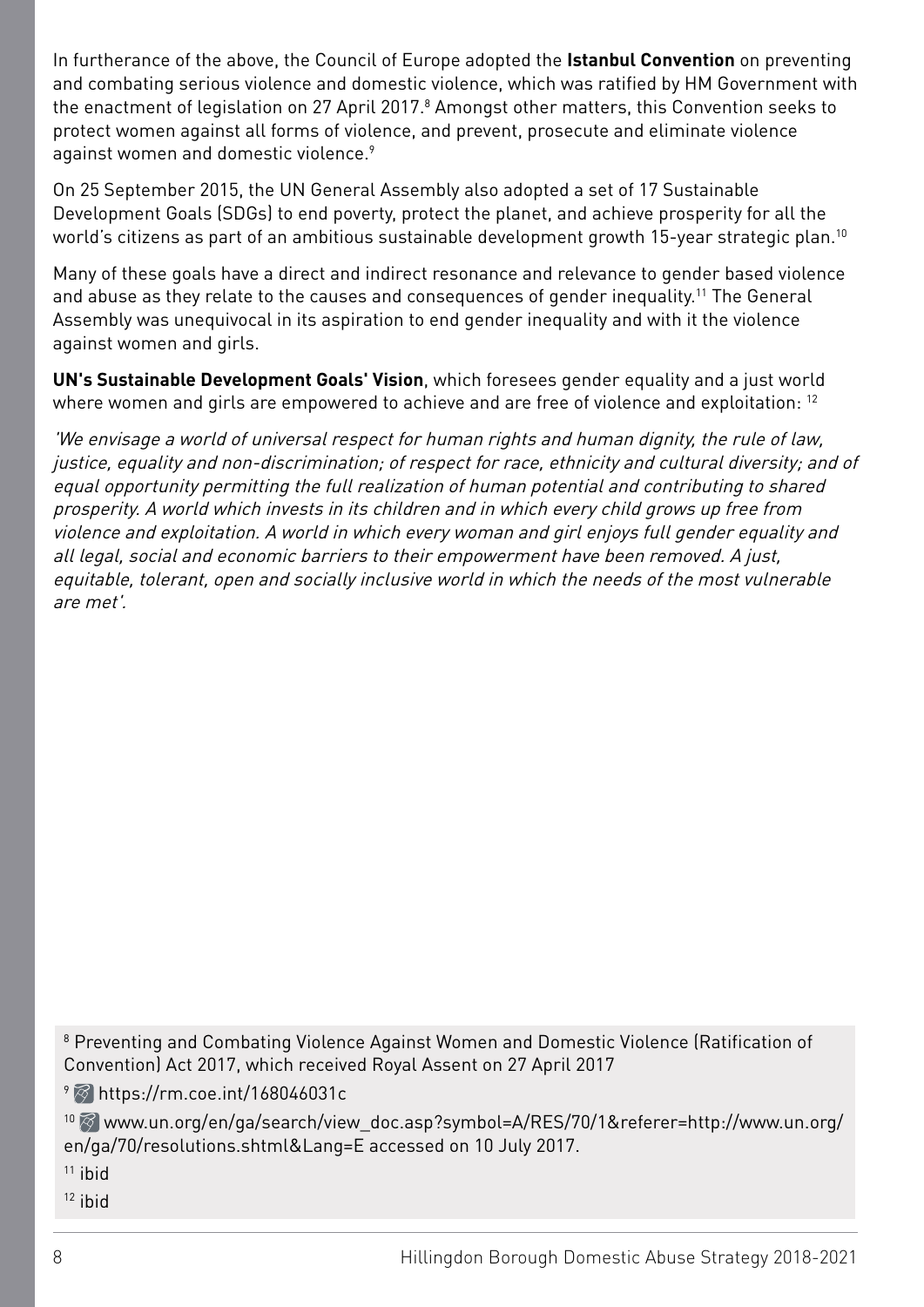### **International context - the facts**

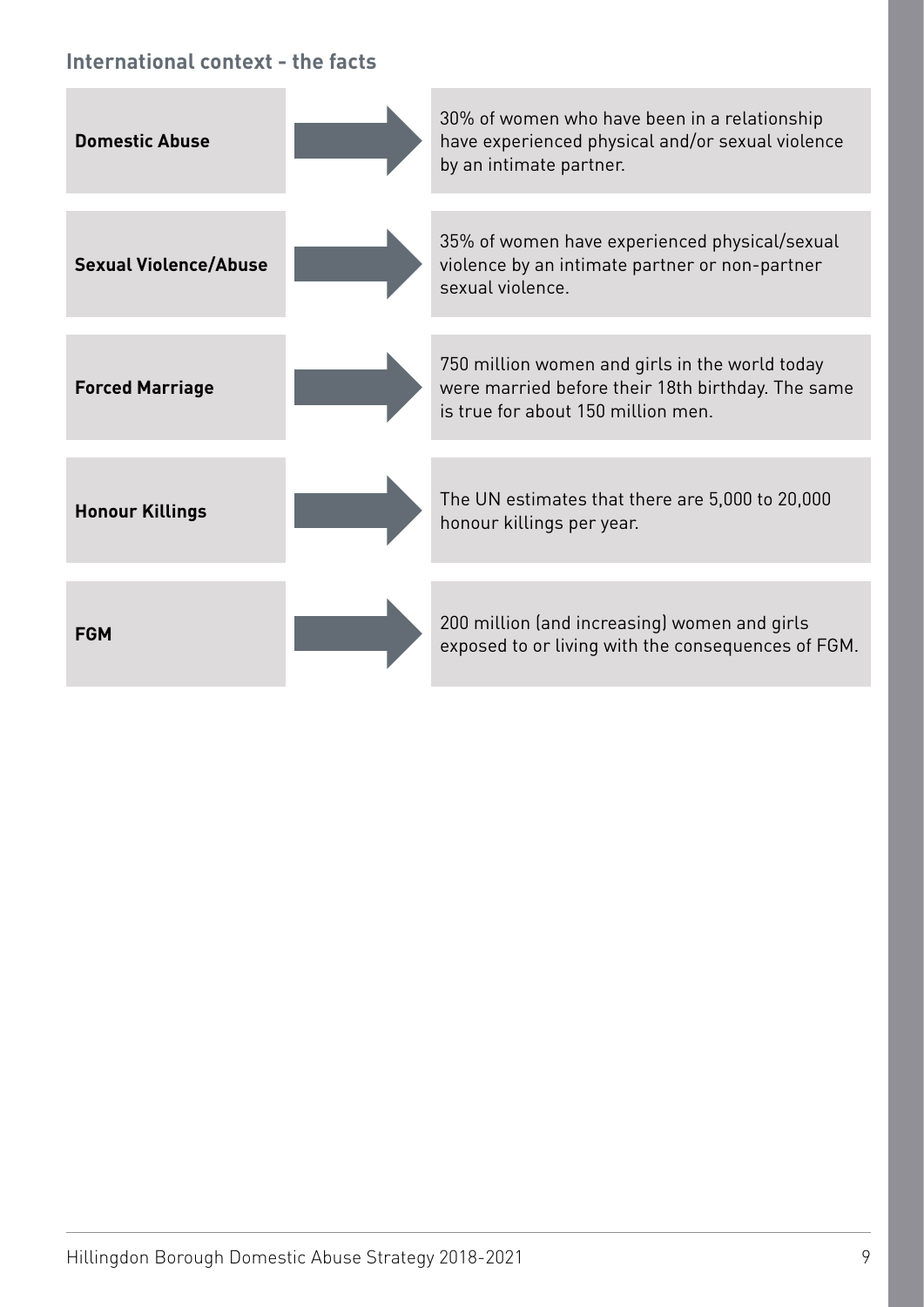### **National and Regional (London)**

HM Government and successive London Mayors have published Violence Against Women and Girls (VAWG) strategies, which provide leadership and direction to public authorities in tackling such violence and abuses.

Domestic abuse within a wider frame work of Violence Against Women and Girls is a key priority area given its prevalence and reach across all communities and its human and financial costs, for national, regional and local governments. There has been significant developments in both the legislation and policy in this area including the rolling out of Domestic Violence Protection Notice/ Orders (DVPN/Os) and the Domestic Violence Disclosure Scheme (DVDS) - often referred to as Clare's Law, legislation including the Modern Slavery Act 2015, Serious Crime Act 2015, Anti-Social Behaviour, Crime and Policing Act 2014 amongst many other areas.

HM Government published its updated overarching Violence Against Women and Girls (VAWG) strategy entitled Ending Violence Against Women and Girls 2016-2020<sup>13</sup> in March 2016.<sup>14</sup> This national strategy has four principal pillars, which form its foundations namely; Prevention, Provision of Services, Partnerships and Pursing Perpetrators. Indeed, it is these four pillars, which the Safer Hillingdon Partnership (SHP) will follow in providing its own proactive leadership in tackling Violence Against Women and Girls in all its forms; in conjunction with preventing and tackling offending against men and boys who are victimised too.

Upon publication of HM Government's updated strategy the then Minister for Prevention Abuse, Exploitation and Crime Karen Bradley said, "We know that these terrible crimes are disproportionately gendered which is why our approach must be framed within a violence against women and girls strategy. However, I recognise that men can also be victims of violence and abuse and the approach set out in this strategy will benefit all victims of these crimes".

In addition, prior to this in March 2013, the Home Office refreshed its definition of domestic abuse, which reflected the depth and breadth of victimisation. The definition states that<sup>15</sup>:

"Any incident or pattern of incidents of controlling, coercive, threatening behaviour, violence or abuse between those aged 16 or over who are, or have been, intimate partners or family members regardless of gender or sexuality. The abuse can encompass, but is not limited to: psychological; physical; sexual; financial; and emotional".16

The new definition specifically defines controlling and coercive behaviour in order to highlight the importance of recognising coercive control as a complex pattern of overlapping and repeated abuse within the context of power and control $17$ :

"Controlling behaviour is a range of acts designed to make a person subordinate and/or dependent by isolating them from sources of support, exploiting their resources and capacities for personal gain, depriving them of the means needed for independence, resistance and escape and regulating their everyday behaviour".

13  $\%$  www.gov.uk/government/uploads/system/uploads/attachment\_data/file/522166/VAWG\_ Strategy\_FINAL\_PUBLICATION\_MASTER\_vRB.PDF

<sup>14</sup> HM Government published its first national VAWG strategy in 2010

<sup>15</sup> Home Office (2013) Introduction for Local Areas on the change to Definition of Domestic Abuse. Www.gov.uk/government/uploads/system/uploads/attachment\_data/file/142701/ guide-on-definition-of-dv.pdf

<sup>16</sup> Accessed via  $\otimes$  www.gov.uk/guidance/domestic-violence-and-abuse

17 As defined by section 76 Serious Crime Act 2015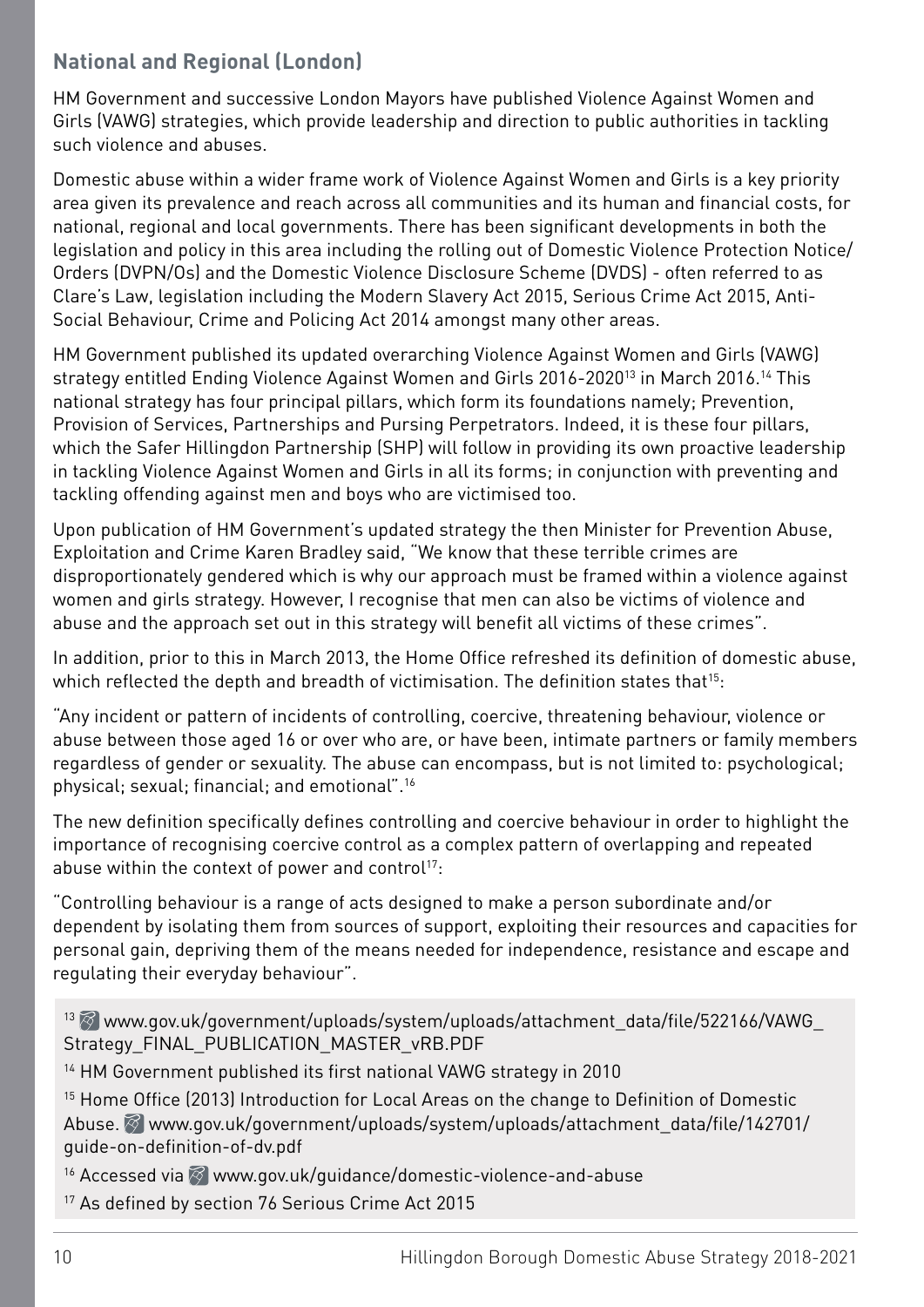"Coercive behaviour is an act or a pattern of acts of assault, threats, humiliation and intimidation or other abuse that is used to harm, punish, or frighten their victim".

In addition, whilst the HM Government definition of domestic abuse applies to young people aged 16 and over, it is critical to acknowledge that domestic abuse can have far reaching consequences for children and young people under 16, who are often a part of the household where the abuse happens. In Hillingdon, we recognise such children and young people to be the victims of this violence and abuse too. Furthermore, we also recognise that there are children and young people under 16 years who commit violence and abuse against their siblings, parents or carers, which is not covered by the government's definition, but recognise that early intervention and support is required.

The Mayor's Office for Policing and Crime's (MOPAC) Police and Crime Plan 2017-2021 sets out the Mayor's priorities for the safety of London. Five priority areas have been identified, including violence against women and girls. In addition to this overarching plan, MOPAC has published The London Tackling Violence Against Women and Girls Strategy 2018 - 2021 . Priorities in this strategy include:

- Prevention
- Tackling Perpetrators
- Protecting and Supporting Victims

As well as the above our strategic approach to Violence Against Women and Girls and notably domestic abuse is influenced, shaped and drawn too from the tragic deaths of 'Charlotte' and 'Lottie'18; two local women who were murdered in January and March 2015 respectively by their intimate partners. We recognise the very real harm, hurt and dire consequences for victims experiencing violence and abuses.

The analysis of the completed Domestic Homicide Reviews (DHRs) across England have been conducted by both the Home Office and Standing Together Against Domestic Violence separately. The Home Office's report highlighted the top four common themes amongst the analysed reviews as follows $19$ :

- Record keeping. This was highlighted as an issue in 28 out of 33 (85% of those sampled) intimate partner DVHRs sampled.
- Risk assessment. A commonly occurring theme with 27 out of 33 DVHRs (82%) highlighting this as an issue.
- Communication and information sharing between agencies. This was identified as an issue in 25 out of 33 (76%) DHRs sampled.
- Identification and understanding of domestic abuse. There were 24 cases (73%) where problems with identification and understanding of domestic abuse meant victims or perpetrators presented to agencies with possible signs of domestic abuse and/or domestic violence but this was not recognised or explored further.

18 'Charlotte' and 'Lottie' are pseudonyms used in the Domestic Violence Homicide Reviews for the victims. Pseudonyms are fictitious names used to protect the identity of the victims' families.  $19$  This report was first published in November 2013; was updated in December 2016 and is accessed via Www.gov.uk/government/publications/domestic-homicide-review-lessonslearned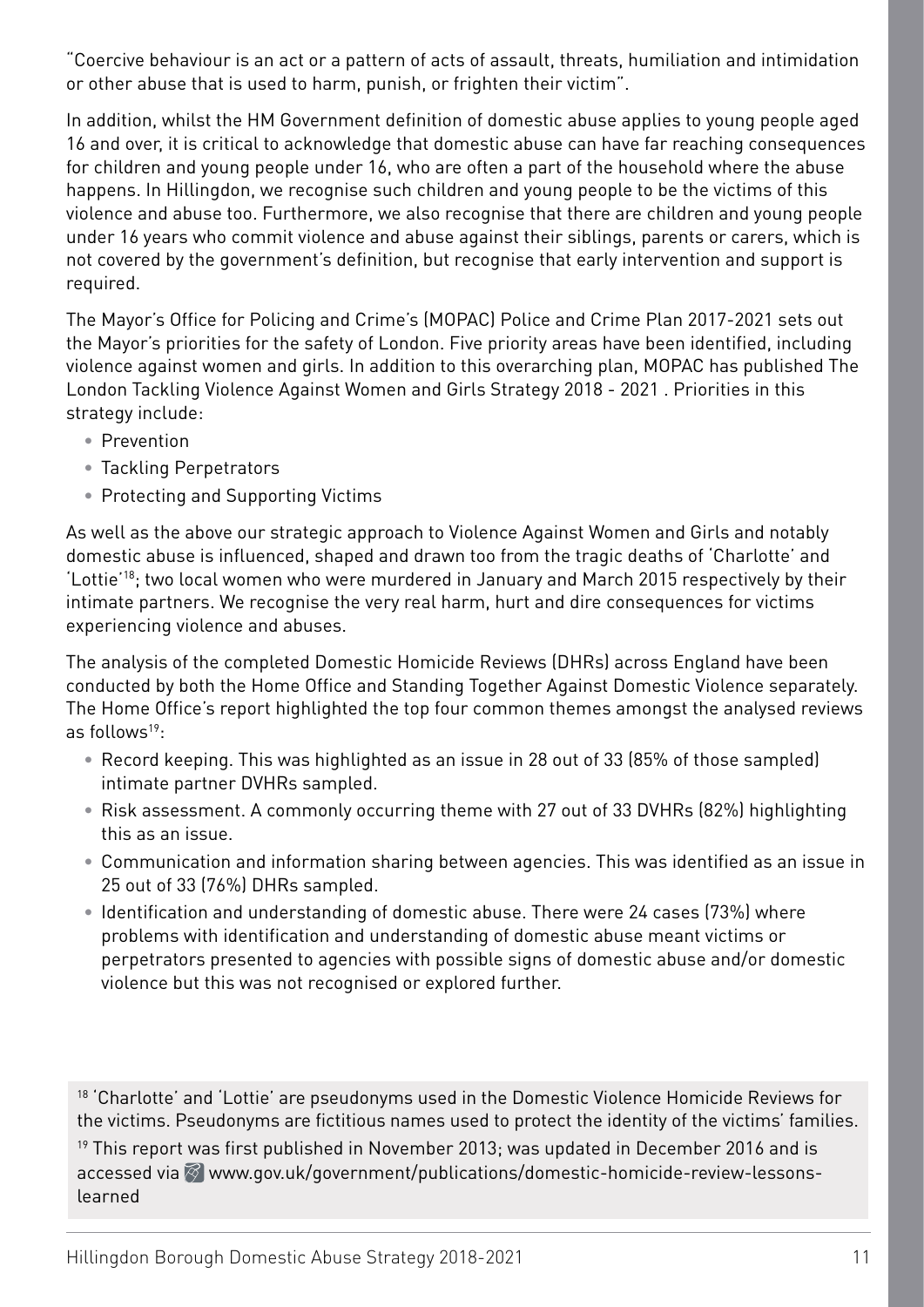The Standing Together Against Domestic Violence report, which analysed a sample of 32 DVHR reports, identified similar themes as the Home Office review. In addition, this review report highlighted the following important area $^{20}$ :

• Informal networks (i.e. the family and friends of victims) was also highlighted as a key way of promoting early intervention and to support this, there was a need for a programme to increase public awareness of domestic abuse and the support available.

<sup>20</sup> This report was published in June 2016 and is accessed via  $\otimes$  www.standingtogether.org.uk/ domestic-homicide-reviews

### **UK and London context - the facts** UK: According to Crime Survey England and Wales 1.2 million women and 713,000 men aged 16 to 59 years were victims of DA in 2016. In the last three years there were 454 DA homicides in England and Wales. 76% of the victims were female. London: In excess of 400,000 DA incidents per year. UK: According to Crime Survey England and Wales there were an estimated 648,000 sexual assaults in the last year, to year ending March 2017 in 16 to 59 year olds. In the same period police forces recorded 121,187 sexual offences recorded by police in England and Wales of which 41, 186 were rapes. In 2017 HM Government's Forced Marriage Unit managed1,196 cases of forced marriage. 77.8% were females and 21.4% were males. 29.7% were under 18yrs. The cases managed related to 65 'focus countries'. In the UK there are estimated to be 12 honour killings per year – although this figure is not confirmed. Between April 2015 and March 2018 NHS England identified 15,966 newly recorded cases of FGM. **Domestic Abuse 21 Sexual Violence/ Abuse Forced Marriage Honour Killings FGM**

<sup>21</sup> The data is sourced from the Office of National Statistics accessed via  $\otimes$  www.ons.gov.uk/ peoplepopulationandcommunity/crimeandjustice/articles/sexualoffencesinenglandandwales/ yearendingmarch2017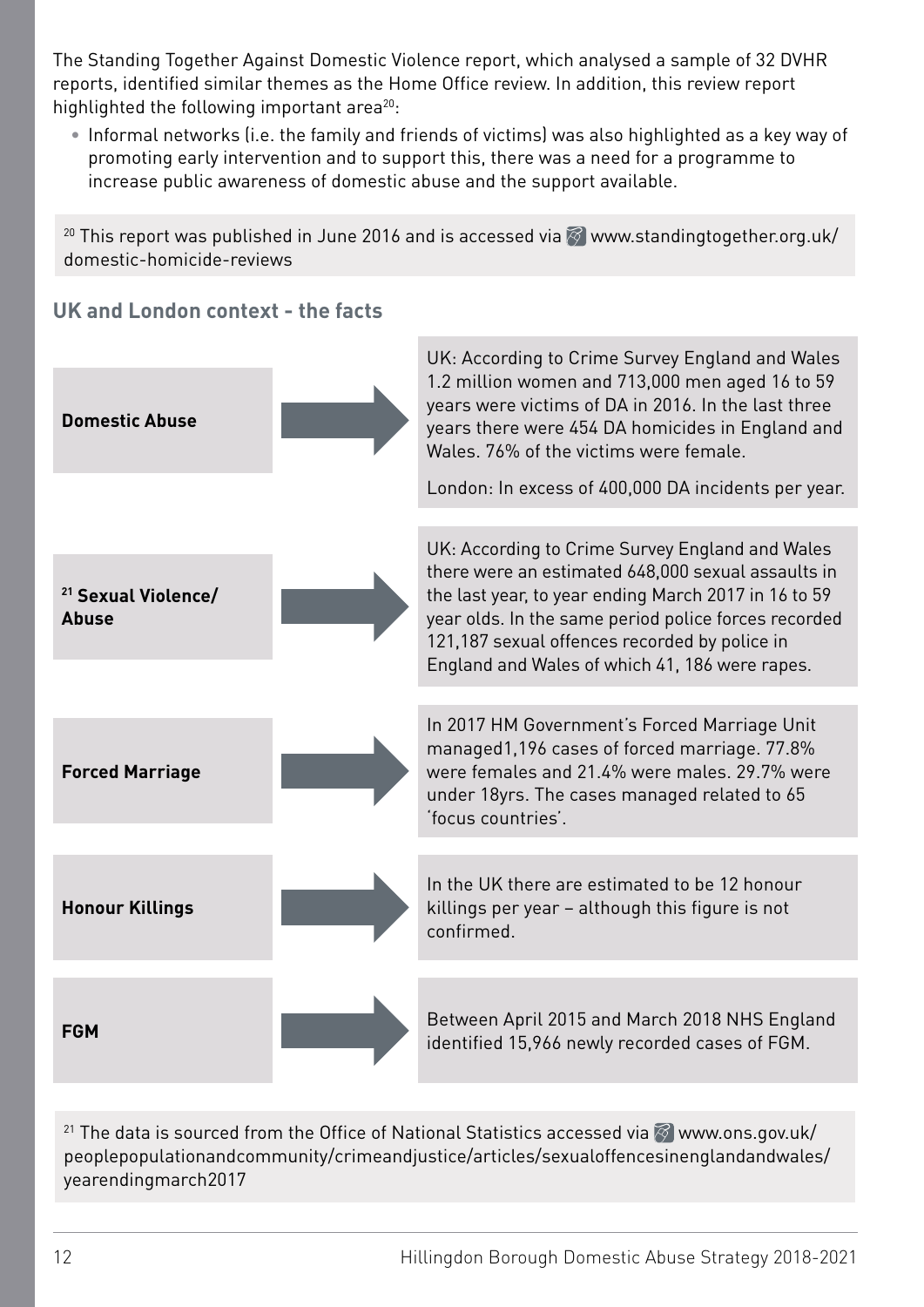### **The local Hillingdon context**

The Safer Hillingdon Partnership has recognised Violence Against Women and Girls and Domestic Abuse as one of its four priority areas in its annual plans for 2017/18 and 2018/19. This is unsurprising given that 15,091 Hillingdon residents have experienced domestic abuse in the past three years, of which 7,850 victims have experienced crimes including homicide, various levels of physical and sexual assaults, harassment, threats, intimidation and damage to their property.

Suffice to say, the police recorded data is only one part of a wider jigsaw of information depicting the prevalence of offending in Hillingdon.

### **Hillingdon Independent Domestic Violence Advocacy (HIDVA) Service**

The Hillingdon IDVA Service provides comprehensive support to victims of domestic abuse who are assessed as <sup>22</sup>medium to <sup>23</sup>high risk using the Domestic Abuse, Stalking, Harassment and Honour Based Violence (DASH) risk assessment model. In the 12 months ending 31 March 2018, HIDVA Service received a total of 610 referrals for their service. Of those referrals, 9.8% were repeat referrals - an increase from the previous year, where 4% of total referrals were repeat.

Young people aged 16 to 24 years made up a total of 11% of the referrals to the HIDVA service in 2017/18, which is a small decrease from the previous year, where this age group represented 13% of the referrals made. The HIDVA Service has an IDVA who is specifically trained to work with young people to build the capability of delivering specialist services to young people assessed as medium or high risk domestic abuse victims. Over a quarter of referrals to HIDVA were from a black and ethnic minority background.

Further analysis of the HIDVA Service's data revealed that 41.5% of their service users reported their abuser as having a mental health need and a further 33.3% as being either drug or alcohol dependent or as having co-dependency. These three areas either singularly or taken together are high risk factors associated with the perpetration of domestic abuse and can relate to either the abuser and / or the victim.

Of note is the trend in DASH assessed medium and high risk cases, which have presented over the last three years as follows:

- In 2014/15, 62% of service users were classed as medium to high risk;
- In 2015/16, this increased to 77% of service users; and
- In 2016/17 this increased to 87% of service users
- In 2017/18 this decreased to 65% of service users

### **Multi-Agency Risk Assessment Conference (MARAC)**

Multi-Agency Risk Assessment Conferences (MARAC) manage high risk domestic abuse cases with the aim of controlling and reducing the risk faced by the victim and others e.g. children. The following data relates to the work of the Hillingdon MARAC for cases heard in the past 12 months (up to the end of March 2018):

<sup>22</sup> DASH medium risk is: 'There are identifiable indicators of risk of serious harm. The offender has the potential to cause serious harm but is unlikely to do so unless there is a change in circumstances, for example, failure to take medication, loss of accommodation, relationship breakdown, drug or alcohol misuse'.

<sup>23</sup> DASH high risk is: 'There are identifiable indicators of risk of serious harm. The potential event could happen at any time and the impact would be serious'.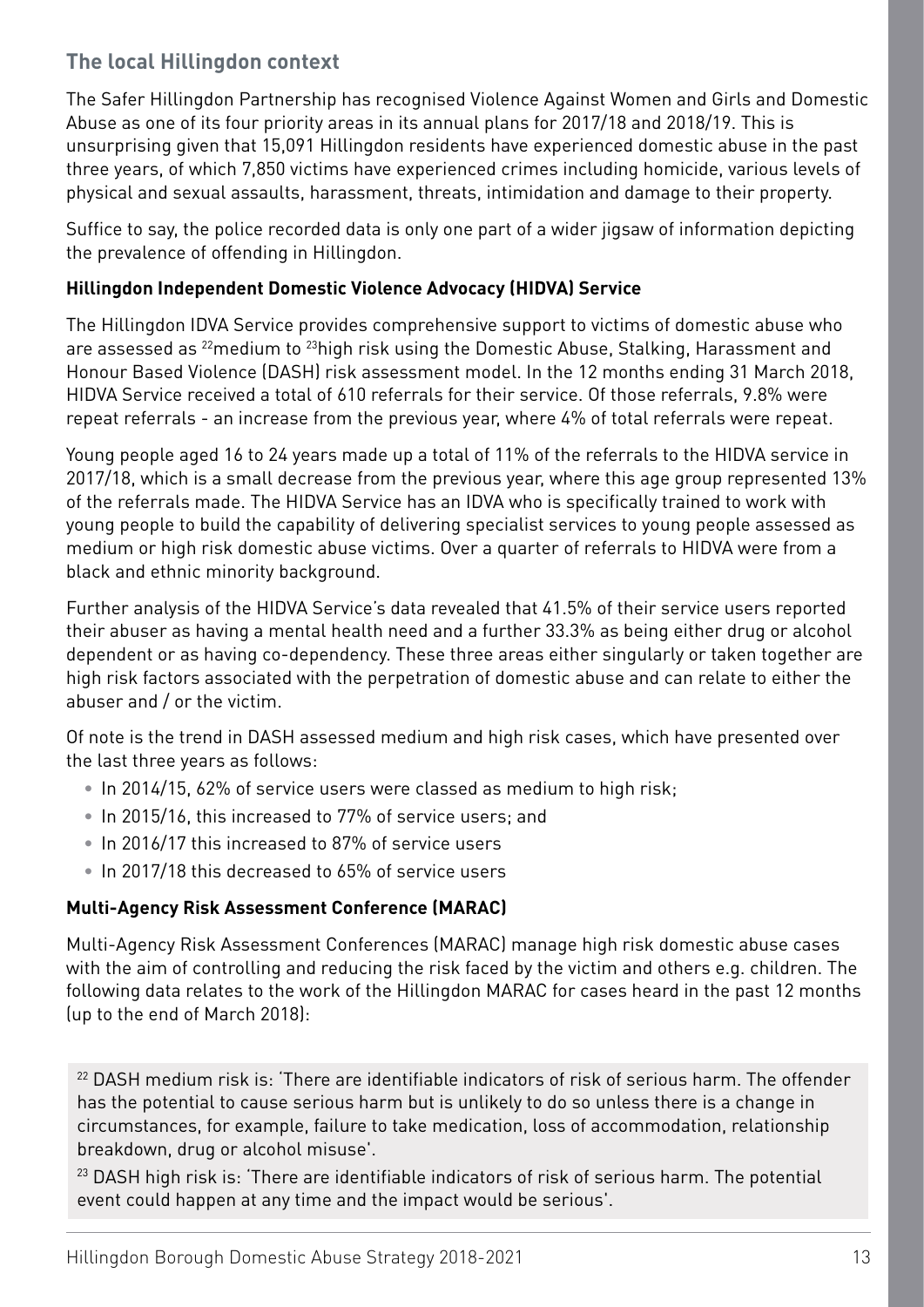- Number of cases discussed was 329 (increased from 234);
- 13% of referrals were repeat cases (increase by 1%);
- 47% of victim referrals were from the BME community (London average is 48%);
- 0.6% of the referrals related to LGBT victims (London average is 1%);
- 9.4% of the referrals related to victims with disabilities (London average is 9%)
- Male victims accounted for 2.4% of all referrals (London average is 2%);
- Referrals for victims aged 16-17 accounted for four referrals (London average is four).
- There were 484 children in the 329 cases referred to MARAC.

Funded by London Councils, the National Domestic Violence Helpline delivers specialist helpline services for all survivors of domestic and sexual violence throughout London providing immediate practical and emotional support as well as signposting to other support services. In the 12 months; 1 April 2016 to 31 March 2017 the Domestic and Sexual Violence Helplines responded to 20,563 callers from London, of which 395 calls were received from Hillingdon residents - the ninth highest number of calls from London's 33 Boroughs (including the City of London area).

Given the prevalence of domestic abuse on the borough, the SHP has set an objective to reduce domestic abuse repeat victimisation by 5% over the first two years of the strategy. This aim is achievable and will be met through the actions set under each of the four pillars of this strategy.

As previously highlighted the SHP's strategic approach has been influenced and shaped from the tragic deaths of 'Charlotte and 'Lottie'; two female Hillingdon residents who were murdered in January and March 2015 respectively by their intimate partners. The SHP is absolutely committed to learning from their deaths and ensuring that this learning permeates this strategy, improves the effectiveness of the delivery of our services and how we do it. By doing so, we are committed to preventing violence and abuse, reducing repeat victimisation and doing all that we can to ensure that no other families feel the real pain and hurt by a family member's murder.

Both of the aforementioned 2015 domestic abuse homicides resulted in the completion of statutory Domestic Violence Homicide Reviews (DVHR)<sup>24</sup>. Both DVHRs have been approved by the Home Office's DVHR Quality Assurance Panel and have been published at  $\otimes$  www.hillingdon.gov.uk/dv.

An analysis of the two DVHRs and their recommendations suggest that there are a number of common themes and areas for improvement, as follows:

1. **Risk identification, assessment and escalation.** Gaps in the use of a common risk assessment tool were identified, as well as an understanding that risk is dynamic and assessments need to be repeated to ensure victim safety. A better understanding of domestic abuse is also needed to ensure professional judgement is used to assess levels of risk and escalation.

2. **Training and awareness.** This covers training of frontline practitioners in a range of subjects (such as coercive control, safe disclosure, conducting risk assessments), as well as raising residents' awareness of domestic abuse and where to go for help.

3. **Support services.** There is a need to audit the current service model for domestic abuse to ensure it meets the needs of victims and their families.

4. **Pursuing offenders.** In addition to investigating the feasibility of providing a programme which offers domestic abuse perpetrators the chance to change their behaviour, the reviews also

<sup>24</sup> These DVHRs were commissioned by the Safer Hillingdon Partnership in accordance with the section 9 Domestic Violence, Crime and Victims Act 2004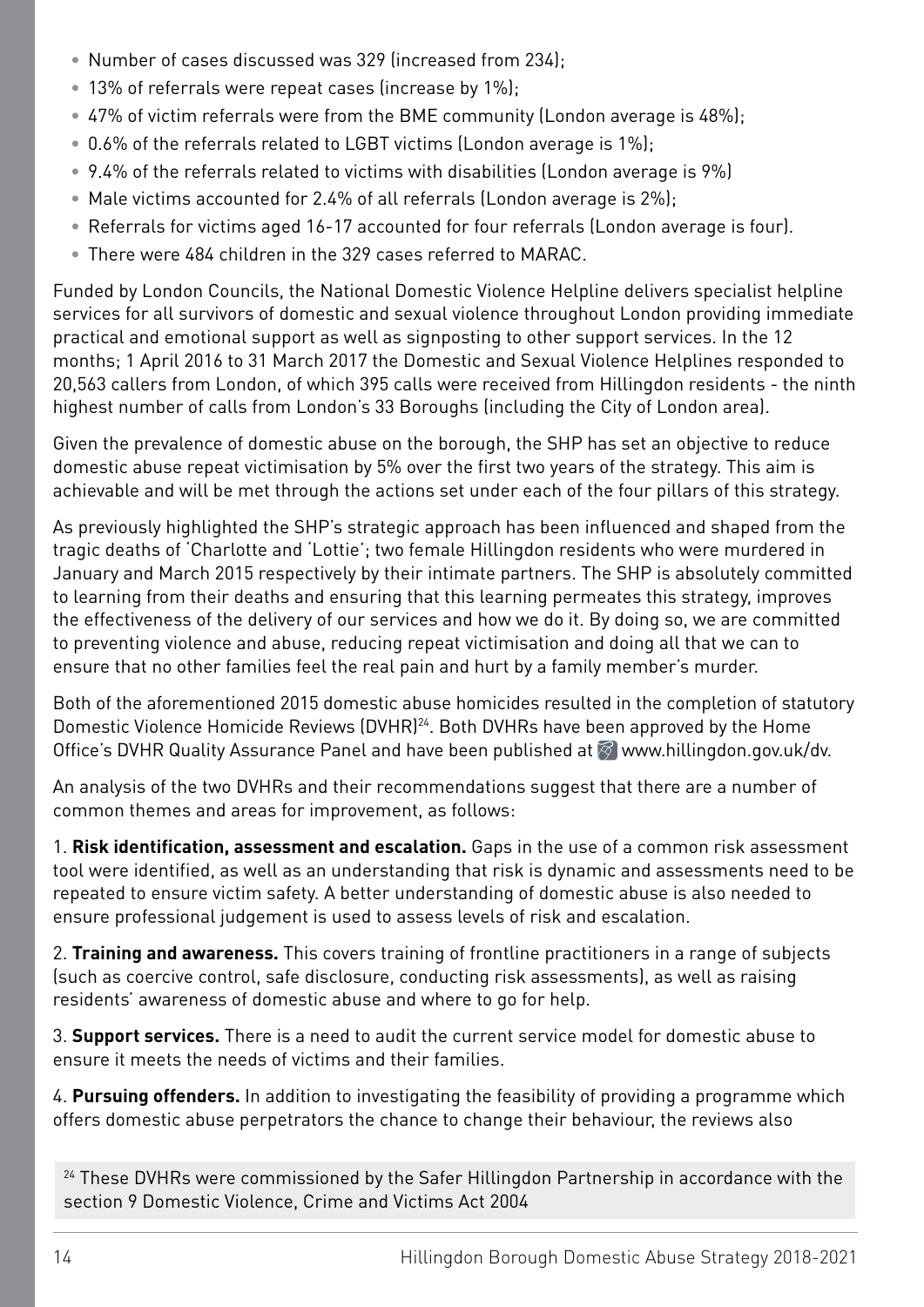identified the need for all agencies to ensure they assess and take the appropriate steps to address the abusive behaviour of perpetrators.

5. **Partnership working.** The two reviews identified the need to strengthen our response by ensuring all services work in a coordinated and integrated way.

These themes mirror those found in the national analysis of DVHRs detailed above and have been incorporated into this strategy and the accompanying action plan.



### **Hillingdon context - additional facts**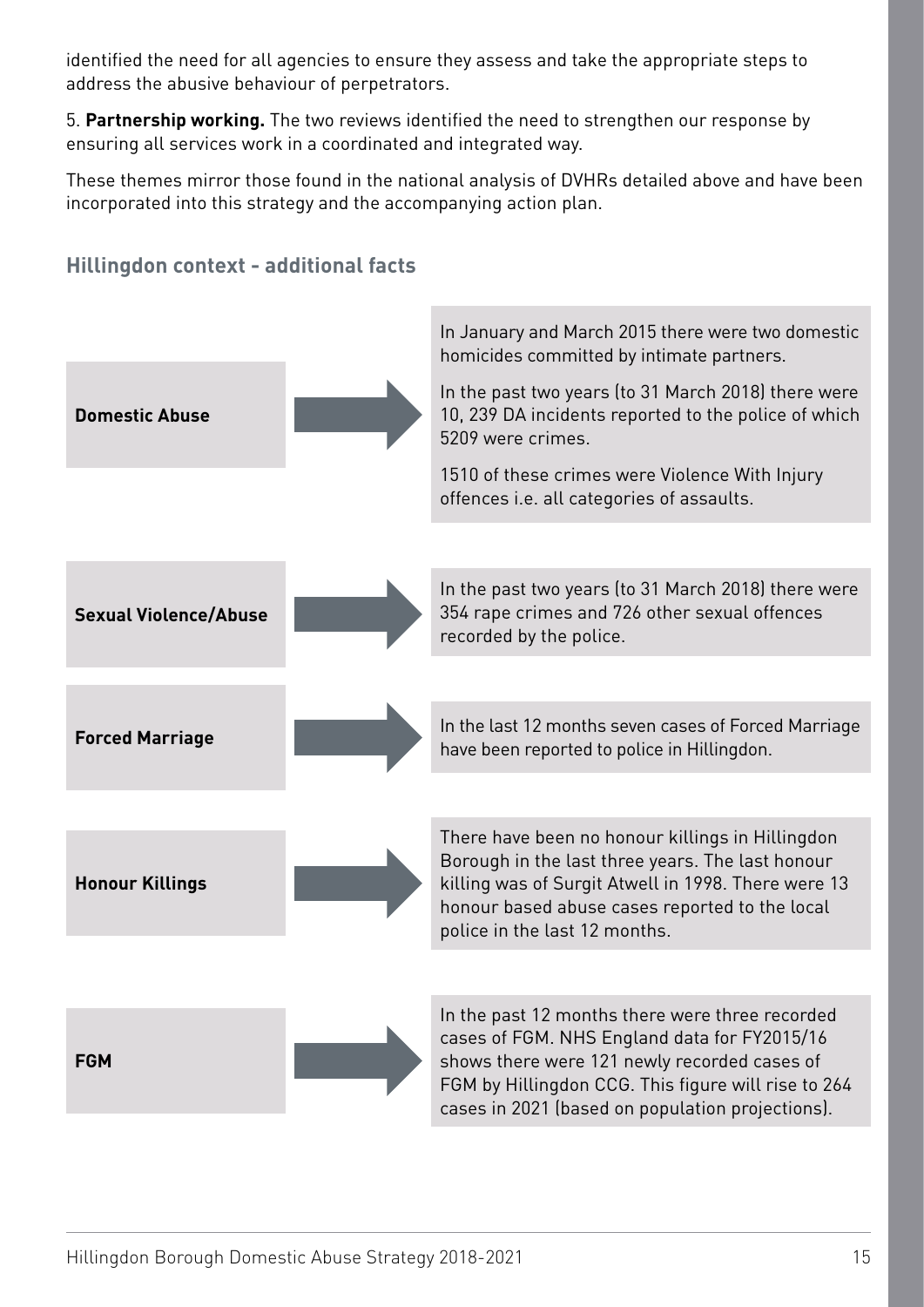### **Priorities for action**

In moving forward to 2021 the Safer Hillingdon Partnership aims to achieve the objectives of this strategy through the following programme of work:

### **Priority 1 – Prevention and early intervention**

Together we will work with communities, civil society organisations and other partners to make the violence and abuse of women, men and children unacceptable and dishonourable in all our communities. By using evidence based approaches and a resilient coordinated community approach we will protect victims and tackle and break the cycle of offending.

### **Commitments – what are are going to do**

- We will adopt an approach focussed on early intervention and prevention, not crisis response.
- We will work with local communities, local charities and non-government organisations and others e.g. local businesses to tackle violence and abuse.
- We will ensure there are clearer referral pathways whereby victims (as well as concerned family, friends and employers) know where to go for help and advice.
- We will ensure that young people have the right skills to minimise the risk of violence and abuse by developing healthy relationships.
- We will ensure that children and young people who have been victimised or otherwise affected by violence and abuse are identified early and are supported by specialist support services.
- We will ensure our professionals have the right knowledge, the right capability and the right skills to identify the signs of abuse and know how to respond in a timely way.
- We will ensure that risk assessment, risk identification and risk management is robust, effective and consistent.
- We will ensure that co-ordinated referral pathways following risk assessment are embedded in service practice.
- We are committed to researching technology on how best to keep victims safe and to ensure that they have the right information to make the right decisions and know how to access the right support e.g. through the use of mobile phone apps.

### **Actions – how we are going to do it**

- Conduct a Needs Assessment through engagement with professionals, NGOs and service users to support an intelligent and cost effective commissioning process.
- Further refine the SHP's communication strategy, which will ensure our communications are clear and consistent. We will have a focus on perpetrators (although not exclusively) and our zero tolerance approach. We will also provide safety advice, information about spotting the signs of abuse and more clearly signpost victims, family, friends and employers etc to accessible routes for advice and specialist support.
- We will with the support of the community develop a Community Advocates Scheme to support our coordinated community response.
- We will seek the support of women and men to act as role models and advocates of challenge and change e.g. through a Bystander Initiative.
- We will develop and implement an effective engagement strategy whereby we'll engage and listen to the views and experiences of those affected by violence and abuse and those who provide specialist services. We will use this learning to improve our responses. Our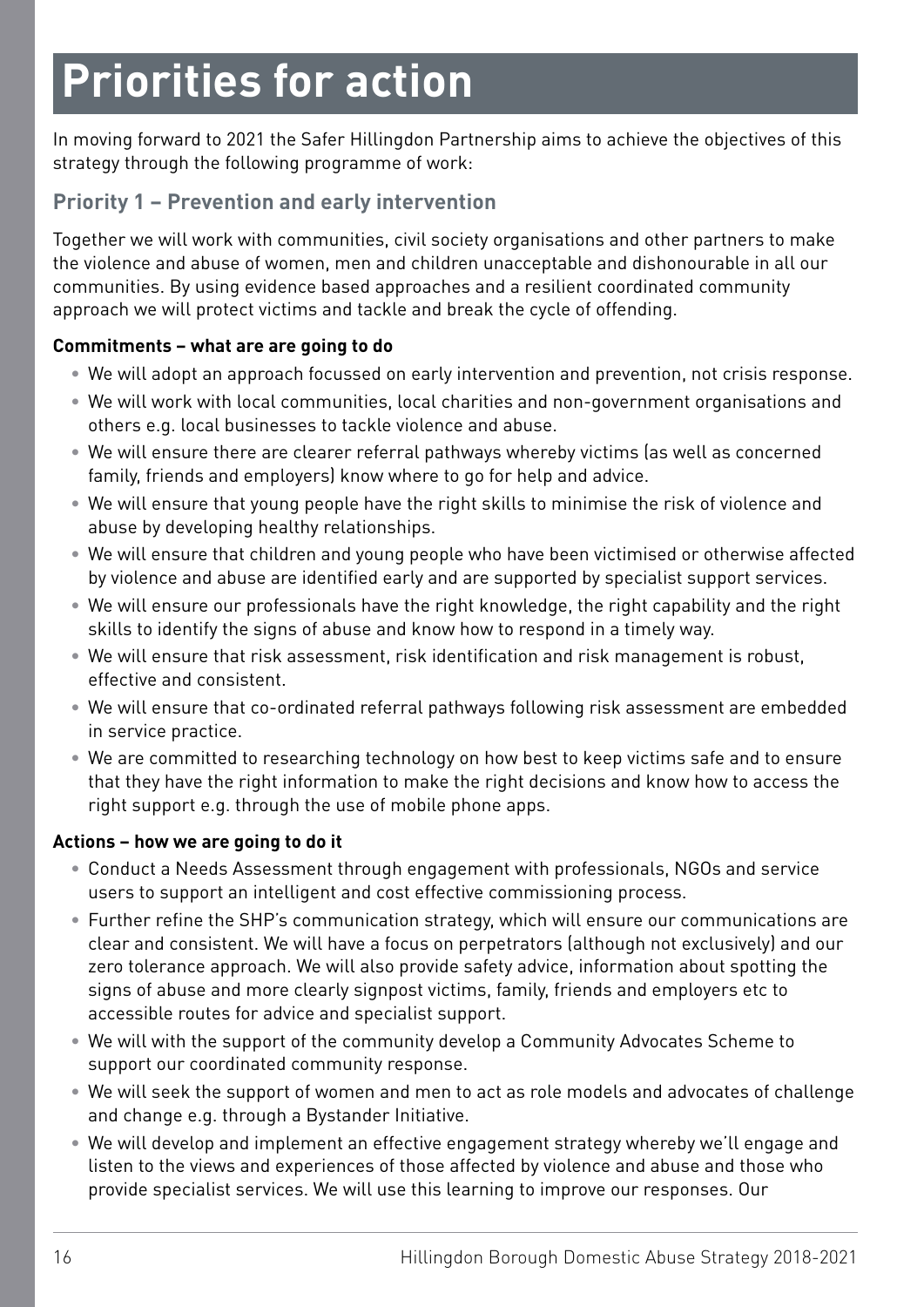engagement will also focus on affected communities, the wider community, faith leaders, educationalists, business employers, police and health professionals.

- We will work to make our services more accessible for those who need them most through clear referral pathways, the smart use of technology etc.
- We will produce public information, which makes it clear to people what violence and abuse is, how to spot the signs of it and how to respond to it as a victim, witness or a concerned person.
- We will develop and deliver a multi-agency partnership training programme to support all professionals by building their skills, knowledge and capability in responding to victims, perpetrators and others so affected e.g. children and young people.
- In building the knowledge and capability of our professionals there will be a focus on prevention and early intervention, spotting the signs, responding effectively, understanding risk and risk management e.g. DASH model, understanding associated with victims and survivors with complex needs and the intersection between race, gender and sexual orientation.25
- With the NHS CCG, the SHP will review the evidence base for commissioning the IRIS<sup>26</sup> programme designed specifically for primary health care teams.
- Work with the Hillingdon Safeguarding Boards (Adult and Children), the Health and Well Being Board and other strategic bodies to make certain our strategies are complementary.
- We will develop a whole education approach to promote student safety using tried and tested preventative and education programmes that improve attitudes towards gender equality and supports the development of healthy relationships.
- To ensure there's a consistent approach to risk assessment across the partnership including a shared understanding and use of the use of DASH (2009) model.
- To ensure a consistent approach, information sharing underpins our aims for effective risk assessment, identification and management and further action.
- Establish a procedure for all agencies and the MATAC, MAPPA, MARAC, CR MARAC and IOM to respond appropriately to situations in which a known perpetrator poses a risk to person(s) not currently known to agencies, including those out of area.
- To make certain professionals operating across the partnership are confident in sharing information in a timely way.
- To ensure that the Victims' Code; where relevant permeates the work of the partners.
- To develop a Victims' Charter.
- Work with partners to create safe spaces or havens for victims and prospective victims.

 $25$  Inter-sectionality refers to the interconnection of sex, gender, race, disability, sexual orientation and other categories of social identities and how these can impact on women, men and children who experience domestic abuse accessing the help and services they need. <sup>26</sup> IRIS (Identification and Referral to Improve Safety) is a general practice-based domestic violence and abuse training support and referral programme developed specifically for frontline health services.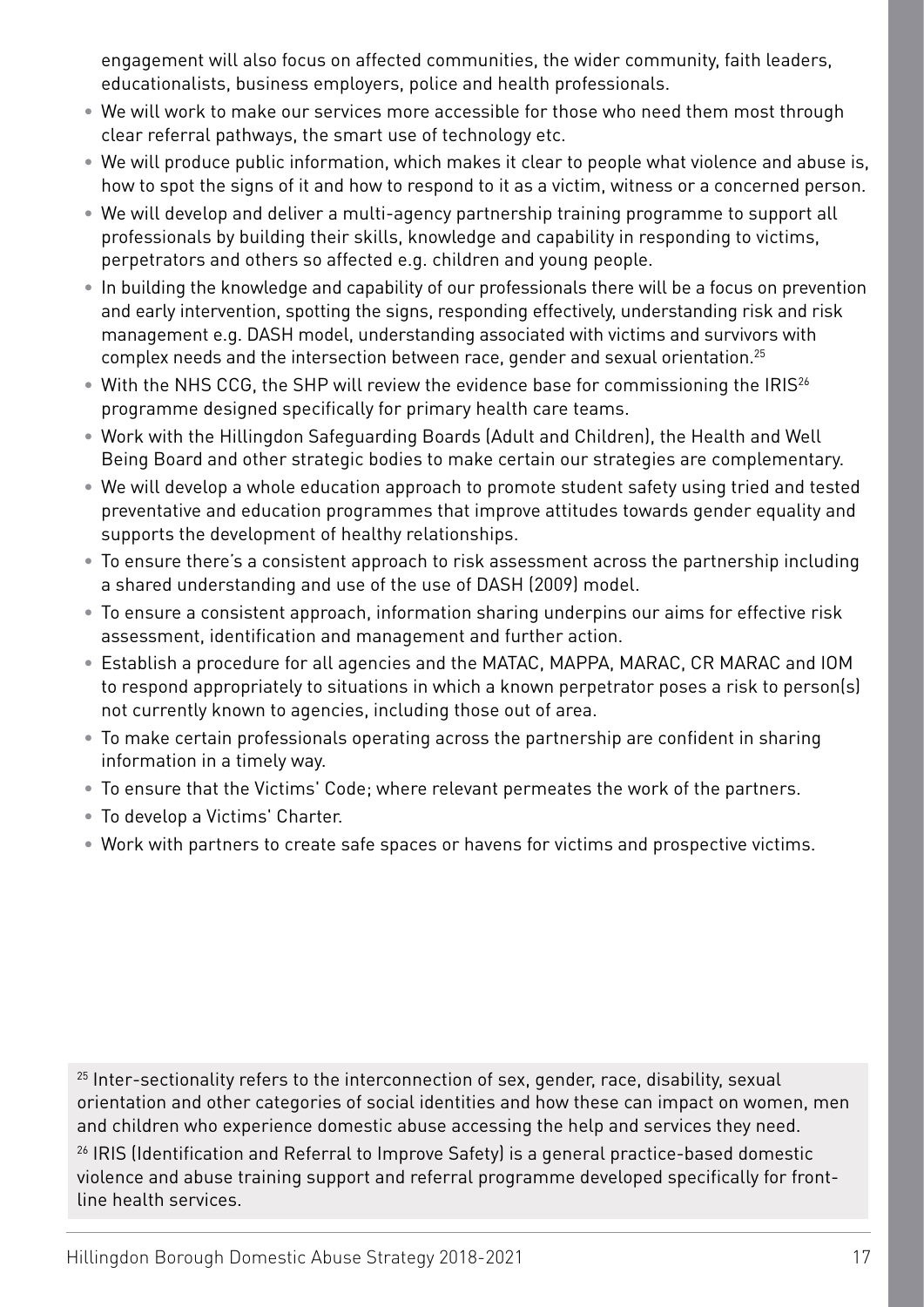### **Priority 2 – Service provision**

Together we will engage with victims and survivors' and understand their experiences of our services and those acting on our behalf. We will listen to them and take action to improve what we do. We will commission services intelligently and secure the right ones to meet local needs in providing high quality coordinated services to prevent violence and abuse and repeat victimisation in a longer term sustained way.

### **Commitments – what are are going to do**

- We will ensure our commissioning process is conducted in line with HM Government's National Statement of Expectations.27
- We will focus our energy, commitment and resources on ensuring that we have high quality, coordinated services, which are responsive to, and meet the needs of our diverse communities at all stages of their journey.
- To do the above we will work as part of an efficient and effective collaborative partnership to ensure our staff have the right skills, capability and resources to identify those most at risk of violence and abuse.
- We will demonstrate to victims and survivors that as a partnership we listen and learn. We will listen to them about their experiences of our services and use that information in how we shape our services and how our professionals respond.
- We will ensure that victims/survivors and others affected e.g. children, where necessary are referred to the right specialist support agencies in a speedy way first time every time.
- We are committed to the Troubled Families Programme, which will see families with complex needs being supported by connected joined up services, developing one joint overall assessment and one plan to solve problems, which is delivered in a consistent way.
- We will make certain that the partnership's joint support services cover all risk levels (standard [sometimes referred to as low], medium and high), for crisis intervention and longer-term recovery.

### **Actions – how we are going to do it**

- We will make certain that the recommendations from two Domestic Violence Homicide Reviews permeate all that we do including commissioning services, communication and training. We will do this in a sustained and longer term way.
- We will finalise a mapping exercise of VAWG specialist support services to inform an intelligent, effective and cost effective commissioning process.
- We will use the mapping exercise to identify the gaps in service provision and map out all the service providers operating in Hillingdon to build our coalition of coordinated partners and build a resources guide to support our professionals.
- We will develop a needs-led service, which ensures that we have the right high quality, coordinated services that are responsive to, and meet the needs of our diverse communities at all stages of their journey.
- We will support the sanctuary project so that Victims' and their children can be safe in their own homes or otherwise support victims to find safe accommodation.
- We will keep under review our local housing policies and procedures and how it affects DA victims and perpetrators. This will include their qualification and prioritisation of allocation

27 8 www.gov.uk/government/uploads/system/uploads/attachment\_data/file/574665/VAWG\_ National Statement of Expectations - FINAL.PDF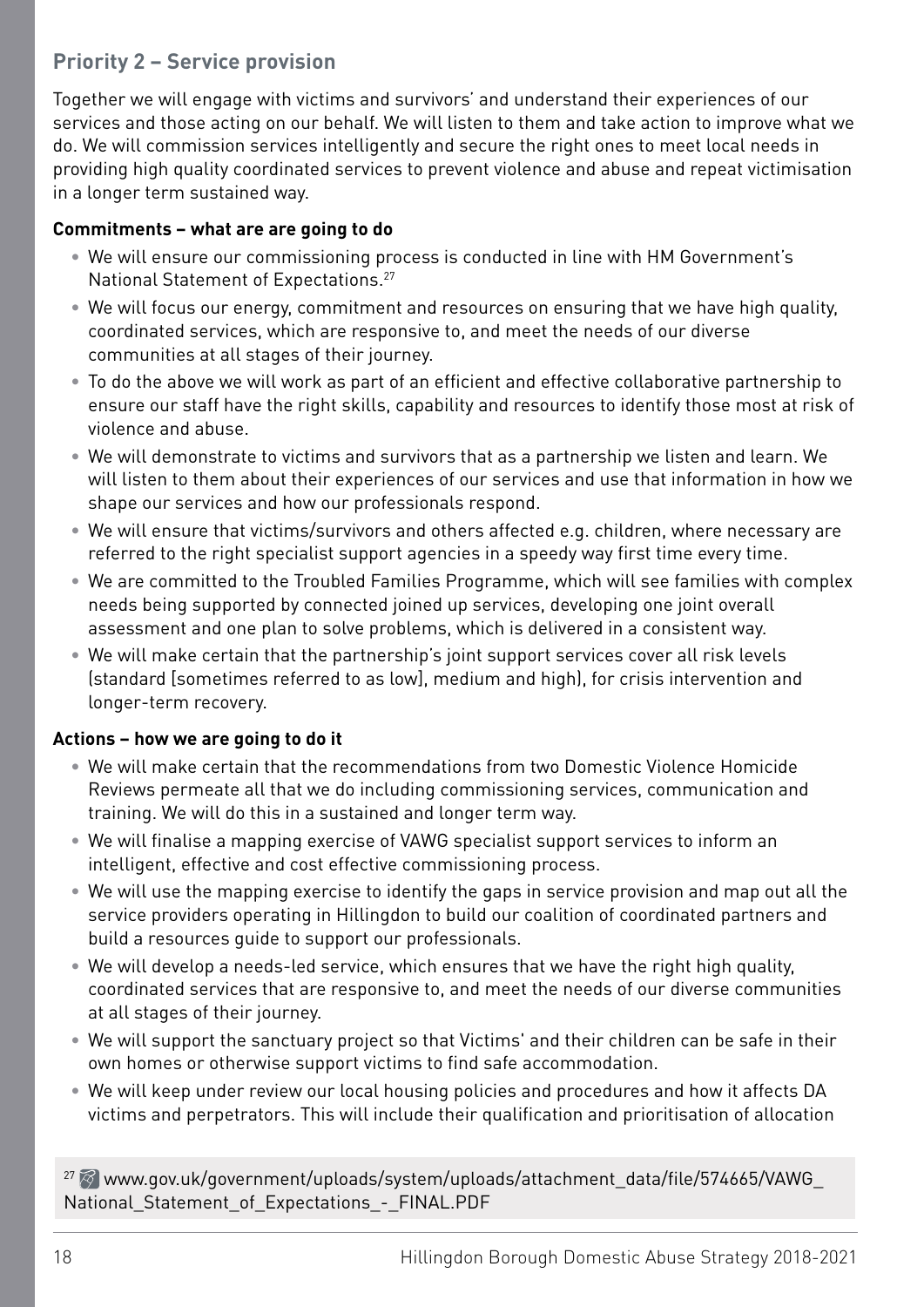and will consider how DA victims are adversely affected by policy (including through the perpetrator's conduct e.g. non-payment of rent). We will also consider guidance relating to accommodating DA perpetrators.

- We will engage with and empower communities to seek, design and deliver local solutions to prevent violence and abuse as part of our coordinated community approach.
- We will undertake intrusive and supportive monitoring of our commissioned services to ensure that accredited standards and contracted commitments are met i.e. provide a sustained high quality and continuously deliver an effective victim focussed service.
- We will conduct regular and timely reviews to ensure our service provision and those acting on our behalf is adequate and meet the needs of service users.
- To ensure continuous improvement we will actively engage with and listen to service users and actively seek out learning opportunities and evidenced based approaches. We will learn from the past. We will also build on our good practices such as Operation Limelight tackling FGM and other harmful practices.<sup>28</sup>
- We will share learning from the two local domestic violence homicide reviews (DVHRs) and other reviews. We'll ensure the learning and recommendations permeate our strategies, approach and training.
- We will ensure that service users have a voice in our governance/meeting structure and that lay members are recruited to the structure. We will develop a victims and survivors' forum to use their experiences to shape and influence what we do.
- We will conduct a review of how IDVA services are delivered to ensure the most effective service is provided to medium and high risk victims (including reviewing repeat victims' cases to ensure reduction in risk levels).

### **Priority 3 - Pursuing perpetrators**

Together we will work with partners to strengthen the Criminal and Civil Justice response to perpetrators. We will work with all partners including non-criminal justice agencies to strengthen their part in assessing, controlling and minimising the risk(s) posed by perpetrators. We will robustly manage repeat offenders and as a priority consider perpetrator programmes.

#### **Commitments – what are are going to do**

- We will promote and take forward a community zero tolerance approach, which makes violence and abuse unacceptable, intolerable and dishonourable.
- We will work with victims, survivors, employers and community members to identify perpetrators, who will be held to account.
- We will create the conditions whereby perpetrators can identify that they are a perpetrator and seek self-help.
- We will take the challenge to perpetrators/offenders and challenge them to change their abusive behaviour.
- We will work with partners to identify and commission a perpetrator management programme(s) for male and female perpetrators.
- Together we will review all core components of the Criminal and Civil Justice responses to

 $28$  Operational Limelight is a multi-agency partnership initiative involving Children Social Care, Metropolitan Police Service, UK Border Force and charities working at Heathrow Airport engaging with affected communities and airport staff to raise awareness to prevent Female Genital Mutilation (FGM), Forced Marriage (FM) and other harmful practices.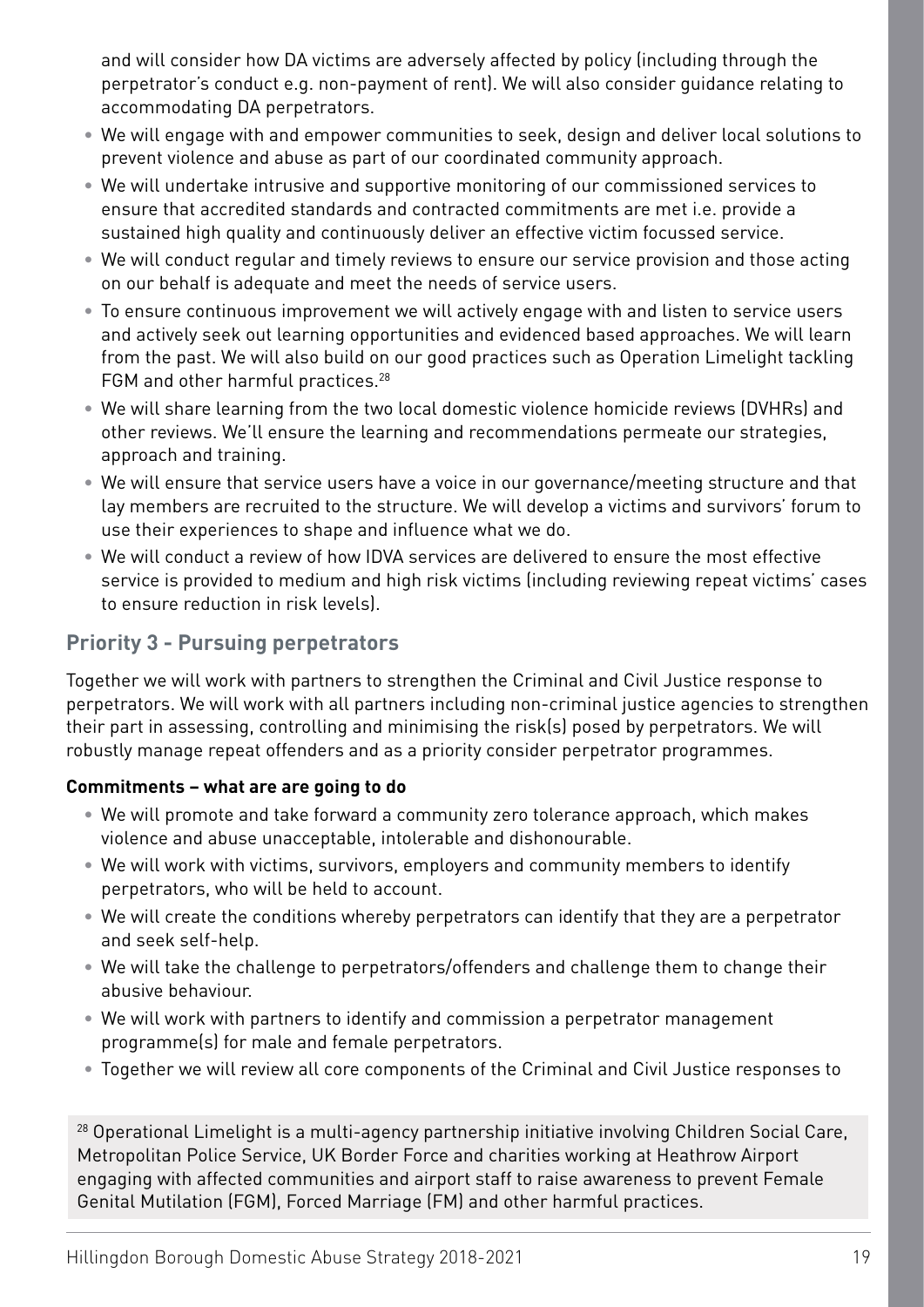ensure that they are fit for purpose by meeting the needs of victims, witnesses, defendants, applicants and respondents.

- We will utilise the fullest range of powers to protect victims and survivors and ensure that victims and potential victims understand them e.g. DV Disclosure Scheme.<sup>29</sup>
- We will work to ensure that the Borough's risk management processes and structures i.e. MATAC, MARAC, MAPPA, CR MARAC and IOM are integrated and the best that they can be to prevent repeat offending and therefore repeat victimisation.
- We will reduce the number of repeat offenders living or visiting Hillingdon Borough through our proactive partnership response.
- We are committed to researching technology and other schemes e.g. alcohol testing to more effectively manage perpetrators and their offending behaviour.

### **Actions – how we are going to do it**

- We will develop a public awareness campaign, which focuses on the zero tolerance of violence and abuse. We will take the challenge to perpetrators and challenge their behaviour and conduct.
- We will develop proactive tactical plans around perpetrators being managed through the Operation Dauntless initiative.<sup>30</sup>
- We will increase the number of repeat perpetrators being managed by the Borough's partnership.
- We will include repeat DA perpetrators on a DA focussed Integrated Offender Management (IOM) Scheme or similar.
- We will ensure that robust investigative procedures are in place by exploiting technology e.g. body worn video, ABE Interviews of victims and witnesses to gather best evidence to support prosecutions including 'un-supported' prosecutions<sup>31</sup>
- We will seek the support of our police partners in ensuring that repeat perpetrators arrested for offences of violence are COZART drug tested when they enter police detention (custody).
- We will lead a review across all service providers to assess knowledge of / and integrated work with the Borough's risk management processes and structures i.e. MARAC, MAPPA, CR MARAC and IOM. We'll ensure they're the best that they can be to prevent repeat offending and therefore repeat victimisation.
- We will ensure that our risk management processes are complementary to each other, reach accredited standards and that there's information sharing agreements with other partners, which provide services to the perpetrator and/or their family.
- We are committed to providing avenues for perpetrators to recognise and change their destructive behaviour.
- We will ensure there's timely intervention and provision for perpetrators before and after they are released from prison by working with HM Prisons, National Probation Service (NPS) and Community Rehabilitation Company (CRC) to develop support including a review of the provision of suitable housing, access to training schemes, substance misuse and /or behavioural management schemes and the like.

29 The DV Disclosure Scheme is also known as Clare's Law

30 Operation Dauntless is a Metropolitan Police Service coordinated initiative, which identifies and tackles persistent domestic abuse perpetrators

 $31$  An 'un-supported' prosecution is a prosecution, which a victim declines or feels unable to participate in.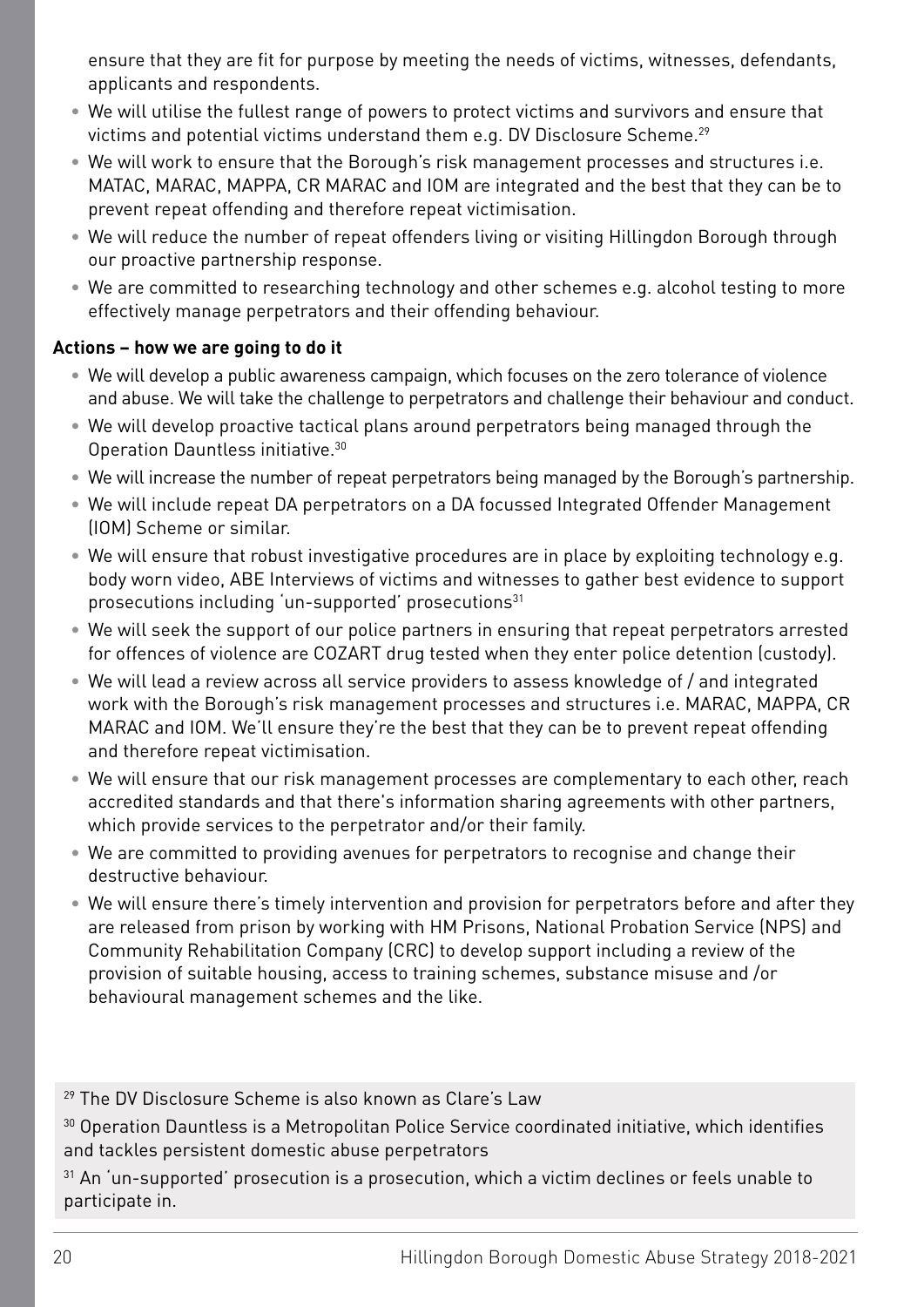### **Priority 4 - Partnership working**

Together the Safer Hillingdon Partnership will work collaboratively in and with a broad coalition of partners as a coordinated community response to create a safer borough and a safer future for victims, survivors and future generations so that they can realise their full potential in life.

#### **Commitments – what we are going to do**

- We will be an inclusive partnership, which values diversity and values the voice of service users, civil society organisations and independent/lay people.
- As a partnership we are committed to a step change in our approach to VAWG and recognise the gendered nature of offending. We also recognise that men and boys are victims of these crimes too and women can be perpetrators.
- We will conduct regular reviews of our joint approach through this strategy (and its delivery plan) and instigate change where necessary.
- We will develop and deliver a coordinated community response (CCR) to prevent and tackle violence and abuse. The CCR will include statutory and non-statutory partners.
- We will develop and cement the strong partnership arrangements underpinning a coordinated community response and establish an operating protocol and principles.
- We will provide visible, transparent and accountable local leadership through a resilient governance/meeting structure, which will be subject to scrutiny and review.
- We will identify and ensure learning and best practice is embedded in service delivery.
- We are committed to making certain that the governance structure will match the demand of a broader approach to the VAWG crime types.
- We will develop a delivery plan, which will drive this strategy. The accountable delivery plan will be underpinned by a performance management framework (including a system of review).

#### **Actions – how we are going to do it**

- We will conduct quarterly reviews of this strategy and the governance structure and instigate change when needed.
- As part of the step change we will step up the tempo and regularity of the Steering Executive, which provides strategic oversight of the work on behalf of the SHP.
- We will review and update the protocols and procedures that link all agencies to working together to provide a seamless service to victims and survivors e.g. information sharing protocols, operating principles.
- We will produce and publicise an annual report on the progress of this strategy.
- We will be an inclusive partnership, where the voice of service users, civil society organisations and independent/lay people will be heard through membership of our governance structure forums.
- We will develop a local Bystander programme to raise awareness and encourage changes to attitudes, beliefs, social and cultural norms and peer group relationships.
- We will develop an employers' initiative to better support victims and survivors who work in Hillingdon.
- We will work with our Night Time Economy providers to ensure this environment is safe for residents, visitors and workers.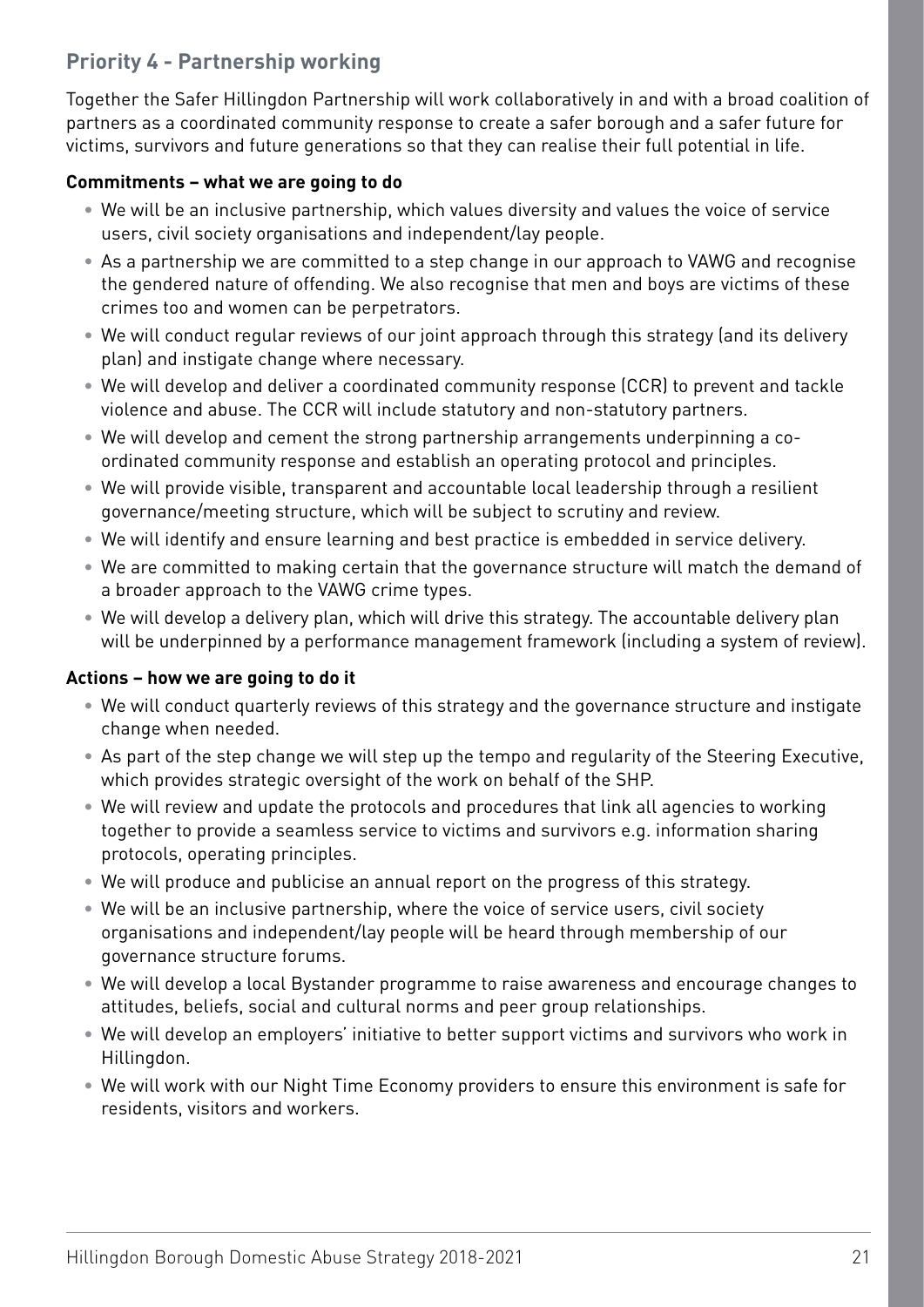### **Governance and implementation of the strategy**

We know that effective governance of this strategy will be critical to ensure that we deliver our overall commitments. We have taken action now and improved our governance arrangements through the rejuvenated and re-focused Domestic Abuse Steering Executive and delivery structure so that decisions and work streams are much better co-ordinated, prioritised and supported.

The Domestic Abuse Executive Steering Group chairperson provides a direct link by attending the Safer Hillingdon Partnership Board (our local Community Safety Partnership), which further improves governance, accountability and access to strategic support. In addition, the Steering Executive is supported by 5 time-limited operational delivery groups, which will drive the work of this strategy and its delivery plan (underpinned by the above commitments and actions), the DA Steering Executive and the recommendations from the two local DVHRs.

The delivery structure has read across to the Safeguarding Children's Board, the Safeguarding Adults and the Health and Well Being Boards, which ensures policies and strategies are consistent and complementary.

In addition, the work of the operational delivery groups will be supported by lay or independent members and a Victims' / Survivors' forum to offer transparency and public confidence and to ensure that service users voices permeate all that we do; influence and improve service delivery, the commissioning process and to influence the training of professionals.

This structure is depicted in Appendix C.

The DA Steering Executive will meet four to six times a year, whilst the operational delivery/ sub-groups, which are chaired by senior council officers and a senior police officer will meet more frequently to drive and deliver the work areas.

### **Accountability**

The Safer Hillingdon Partnership (SHP) is the key statutory mechanism for ensuring that we provide a robust and coordinated response to violence against women and girls and domestic abuse in Hillingdon.

The SHP is a multi-agency partnership, as required under the Crime and Disorder Act 1998, with senior representation from the Hillingdon Local Authority, Metropolitan Police Service (Hillingdon Borough), London Fire Brigade (Hillingdon), National Probation Service, Community Rehabilitation Company, Clinical Commissioning Group and the Cabinet Member (a locally elected councillor) responsible for community safety.

The chairperson of the Domestic Abuse Steering Executive Group attends the SHP Board meetings to provide performance updates on the work being undertaken as part of this strategy.

The SHP will publish an annual progress report, which will be published and demonstrate progress being made against the set priorities.

### **Measuring impact**

In addition to the qualitative updates given by each sub-group chair, it is important that we are able to utilise statistics to ensure that the work we are doing is having an impact. For example, one of the work streams within the prevent and engagement priority is to develop a comprehensive communications strategy. This will include work to raise residents' knowledge of Domestic Violence and the Domestic Violence Disclosures Scheme (Clare's Law) so that that we can encourage more victims to come forward and seek help and initiate 'risk to ask' and 'right to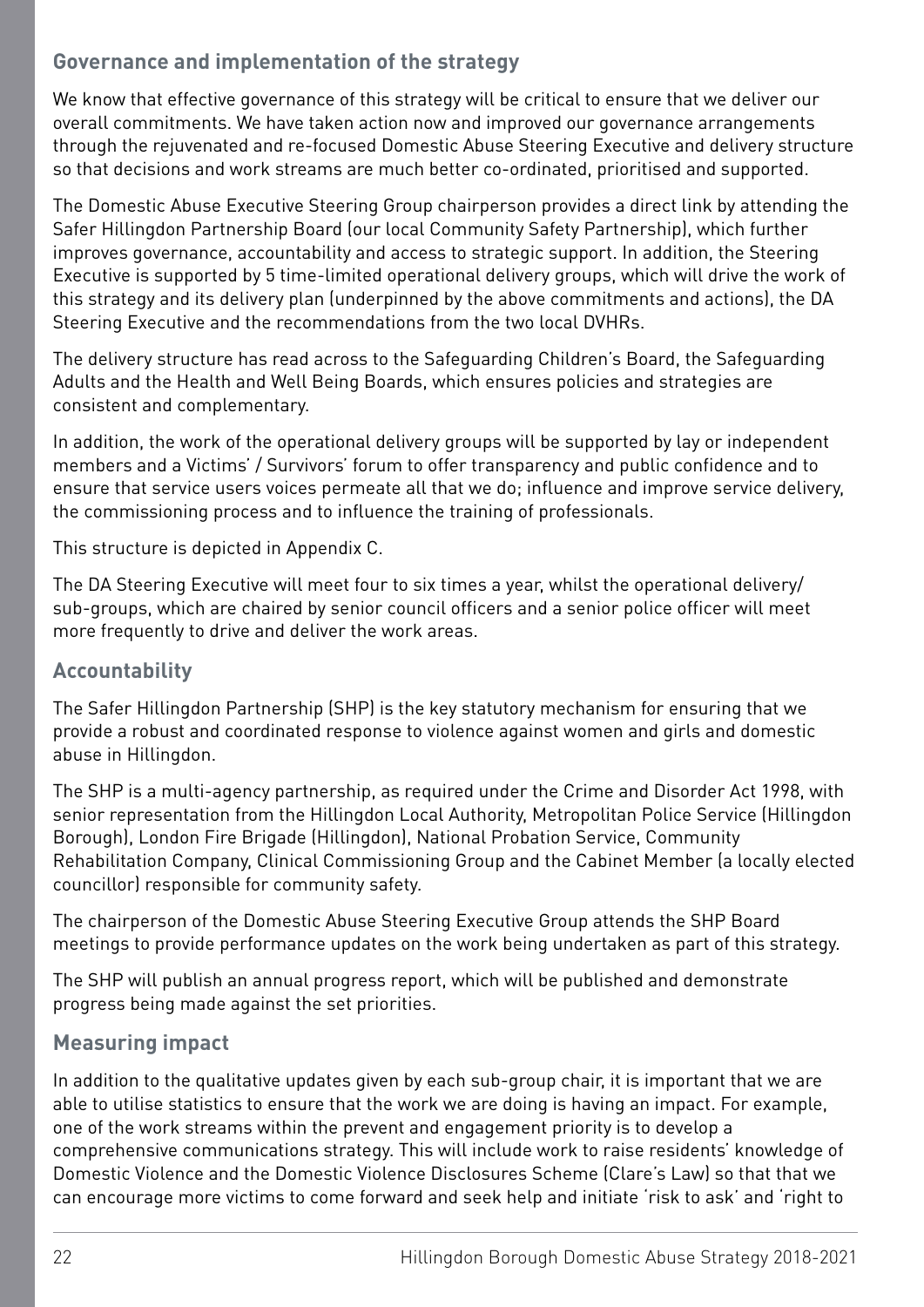know' requests. Whilst it is useful to have performance updates regarding the implementation of the communications campaign, the true impact will be to gauge an uplift in the number of domestic abuse cases and the volume of requests to the police under Clare's Law. Only then will we truly know that our work is making a difference.

We will work towards each priority area having a set of key performance indicators which we can monitor to determine whether our work is having the desired impact.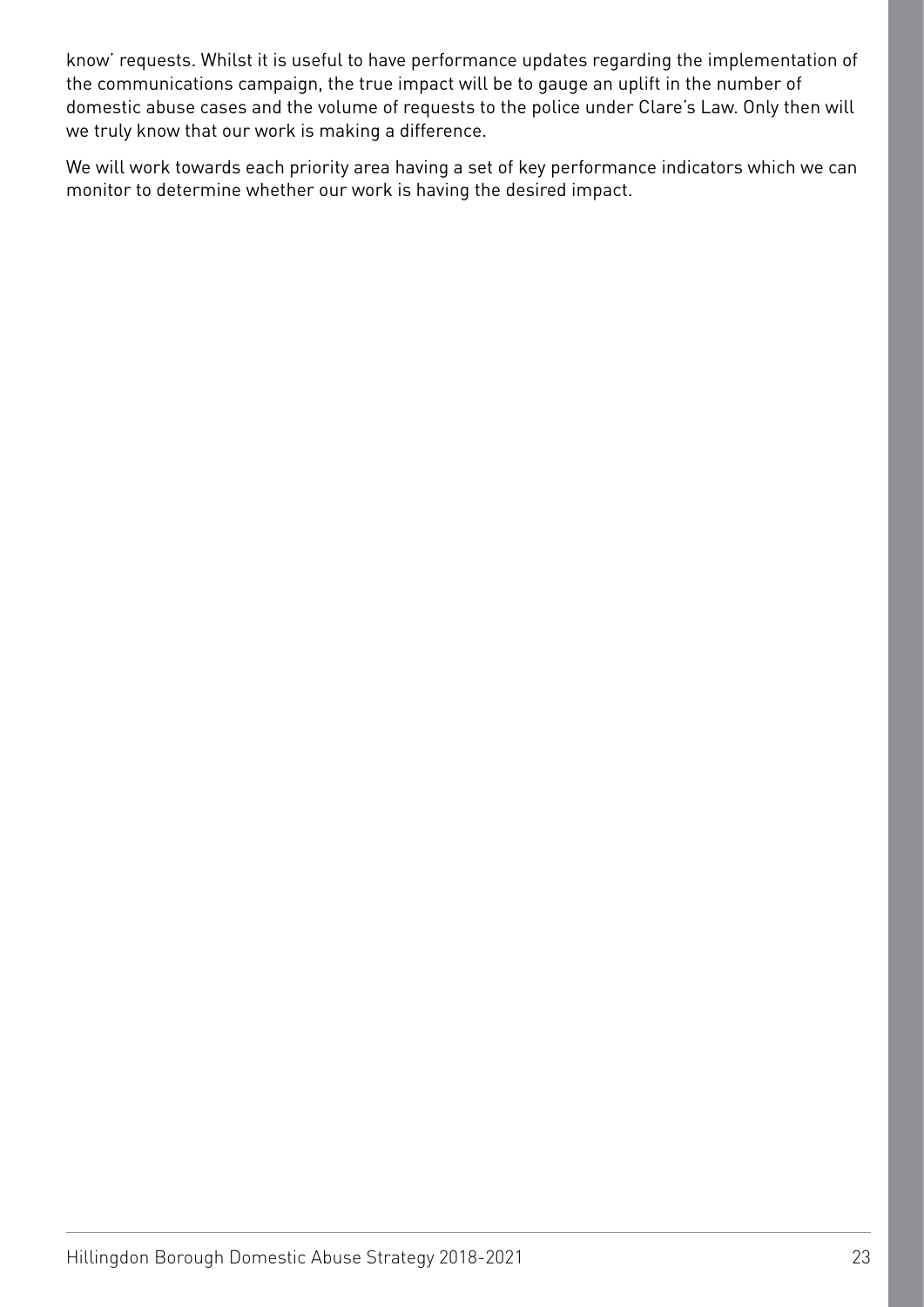# **Appendix A: Glossary of terms**

| <b>Types of Violence</b><br><b>Against Women and</b><br>Girls | <b>Definition</b>                                                                                                                                                                                                                                                                                                                                                                                                                                                                                                                                                                                                                                                                                                                                                                                                                                                                                                                                                      |
|---------------------------------------------------------------|------------------------------------------------------------------------------------------------------------------------------------------------------------------------------------------------------------------------------------------------------------------------------------------------------------------------------------------------------------------------------------------------------------------------------------------------------------------------------------------------------------------------------------------------------------------------------------------------------------------------------------------------------------------------------------------------------------------------------------------------------------------------------------------------------------------------------------------------------------------------------------------------------------------------------------------------------------------------|
| Violence Against<br><b>Women and Girls</b>                    | Any act of gender-based violence that is directed at a woman because she<br>is a woman or acts of violence which are suffered disproportionately by<br>women (United Nations)                                                                                                                                                                                                                                                                                                                                                                                                                                                                                                                                                                                                                                                                                                                                                                                          |
| Domestic Violence<br>and Abuse                                | A pattern of incidents of controlling, coercive or threatening behaviour,<br>violence or abuse between those aged 16 or over who are or have been<br>intimate partners or family members regardless of gender or sexuality.<br>This can encompass, but is not limited to, psychological, physical, sexual,<br>financial and emotional abuse. In extreme cases this includes murder.<br>Controlling behaviour is: a range of acts designed to make a person<br>subordinate and/or dependent by isolating them from sources of support,<br>exploiting their resources and capacities for personal gain, depriving them<br>of the means needed for independence, resistance and escape and<br>regulating their everyday behaviour. Coercive behaviour is: an act or a<br>pattern of acts of assault, threats, humiliation and intimidation or other<br>abuse that is used to harm, punish, or frighten their victim (Cross-<br>government definition introduced in 2012). |
| Female Genital<br>Mutilation (FGM)                            | All procedures that involve partial or total removal of the external female<br>genitalia, or other injury to the female genital organs for non-medical<br>reasons (World Heath Organisation).                                                                                                                                                                                                                                                                                                                                                                                                                                                                                                                                                                                                                                                                                                                                                                          |
|                                                               | It is mostly carried out on young girls at some time between infancy and<br>the age of 15. Unlike male circumcision, which is legal in many countries,<br>FGM is now illegal across much of the globe, and its extensive harmful<br>health consequences are widely recognised.                                                                                                                                                                                                                                                                                                                                                                                                                                                                                                                                                                                                                                                                                         |
| <b>Forced Marriage</b>                                        | A marriage conducted without valid consent of one or both parties, where<br>violence, threats, coercion or deception is used to force one or both<br>parties to get married (Section 121 Anti-social behaviour Crime and<br>Policing Act 2014)                                                                                                                                                                                                                                                                                                                                                                                                                                                                                                                                                                                                                                                                                                                         |
| <b>Honour Based</b><br>Violence/Abuse                         | Violence committed to protect or defend the honour of a family and/or<br>community. Women and girls are disproportionately targeted for alleged<br>or perceived breaches of a family's or community codes of honour or<br>behaviour.                                                                                                                                                                                                                                                                                                                                                                                                                                                                                                                                                                                                                                                                                                                                   |
|                                                               | There is no statutory definition of honour based violence/abuse.                                                                                                                                                                                                                                                                                                                                                                                                                                                                                                                                                                                                                                                                                                                                                                                                                                                                                                       |
| Sexual violence<br>including rape                             | Sexual contact without the consent of the woman/girl /man/ boy.<br>Perpetrators range from total strangers to relatives and intimate<br>partners, but most are known in some way. It can happen anywhere - in<br>the family/household, workplace, public spaces, social settings in the UK.                                                                                                                                                                                                                                                                                                                                                                                                                                                                                                                                                                                                                                                                            |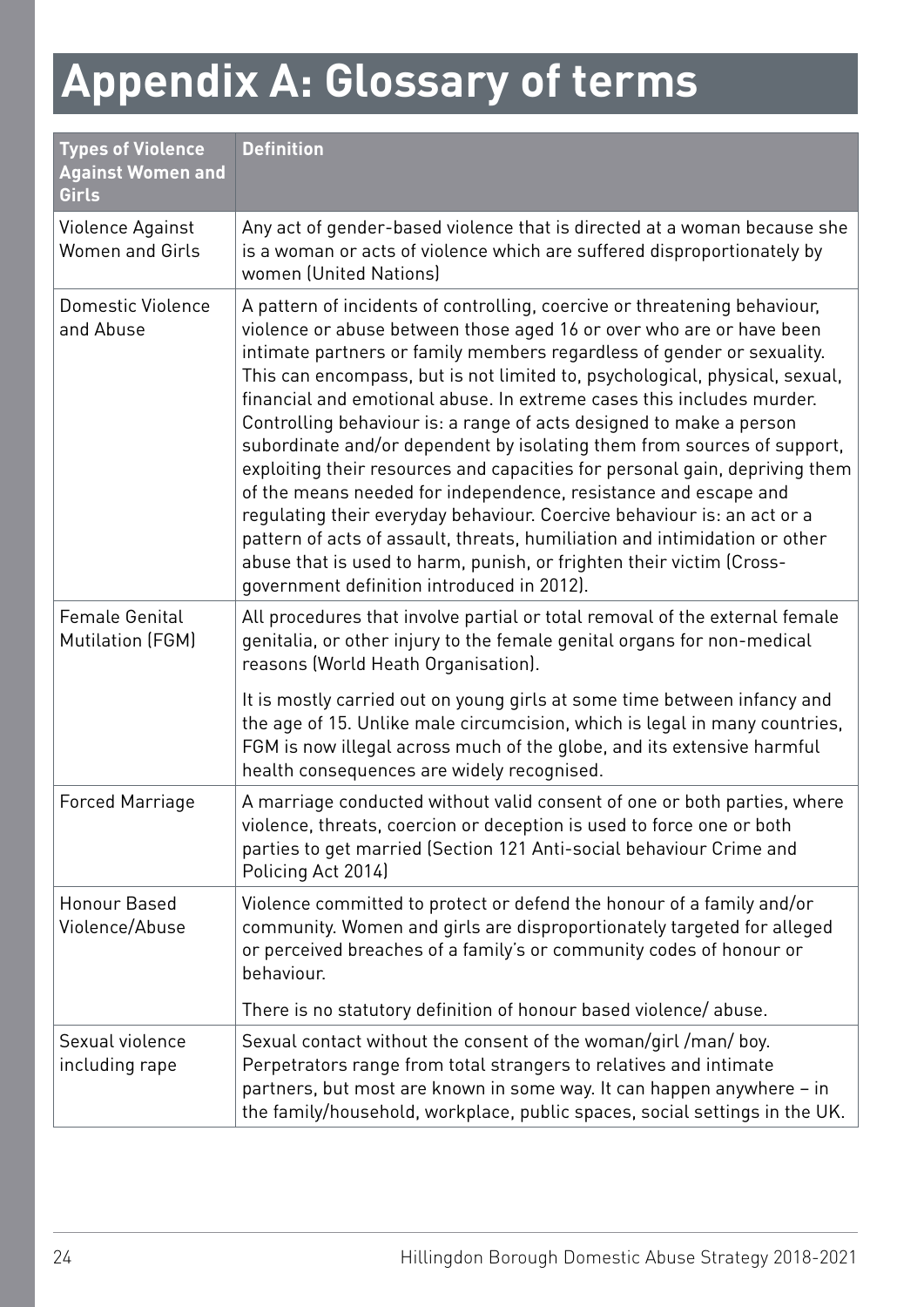| <b>Types of Violence</b><br><b>Against Women and</b><br><b>Girls</b> | <b>Definition</b>                                                                                                                                                                                                                                                                                                                                                                                                                                                                                                                                                                                                                                                                                                                                                                                                                                                                                                                                                                                                                                                                                                                                                              |
|----------------------------------------------------------------------|--------------------------------------------------------------------------------------------------------------------------------------------------------------------------------------------------------------------------------------------------------------------------------------------------------------------------------------------------------------------------------------------------------------------------------------------------------------------------------------------------------------------------------------------------------------------------------------------------------------------------------------------------------------------------------------------------------------------------------------------------------------------------------------------------------------------------------------------------------------------------------------------------------------------------------------------------------------------------------------------------------------------------------------------------------------------------------------------------------------------------------------------------------------------------------|
| Sexual abuse                                                         | Sexual abuse involves forcing or enticing a child or young person to take<br>part in sexual activities, including prostitution, whether or not the child is<br>aware of what is happening. The activities may involve physical contact,<br>including penetrative (e.g. rape, buggery or oral sex) or non-penetrative<br>acts. They may include non-contact activities, such as involving children in<br>looking at, or in the production of, sexual online images, watching sexual<br>activities or encouraging children to behave in sexually inappropriate way<br>(Working to Safeguard Children [2006]).                                                                                                                                                                                                                                                                                                                                                                                                                                                                                                                                                                    |
| Child sexual<br>exploitation (CSE)<br>and abuse                      | Sexual exploitation of children and young people under 18 involves<br>exploitative situations, contexts and relationships where young people (or<br>a third person or persons) receives 'something' (e.g. food,<br>accommodation, drugs, alcohol, cigarettes, affection, gifts money) as a<br>result of them performing, and/or another or others performing on them,<br>sexual activities. Child sexual exploitation can occur through the use of<br>technology without the child's immediate recognition; for example being<br>persuaded to post sexual images on the internet/mobile phones without<br>immediate payment or gain. In all cases, those exploiting the child/young<br>person have the power over them by virtue of their age, gender, intellect,<br>physical strength and/or economic or other resources. Violence, coercion<br>and intimidation are common, involvement in exploitative relationships<br>being characterised in the main by the child or young person's limited<br>availability of choice resulting from their social/economic and/or<br>emotional vulnerability.<br>Girls involved in or connected to groups or gangs are at risk of sexual |
|                                                                      | exploitation by the members of such groups. The Office of the Children's<br>Commissioner has defined CSE in gangs and groups in its 2013 report.                                                                                                                                                                                                                                                                                                                                                                                                                                                                                                                                                                                                                                                                                                                                                                                                                                                                                                                                                                                                                               |
| Stalking                                                             | Repeated (i.e. on at least two occasions) harassment causing fear, alarm<br>or distress. It can include threatening phone calls, texts or letters;<br>damaging property; spying on and following the victim.                                                                                                                                                                                                                                                                                                                                                                                                                                                                                                                                                                                                                                                                                                                                                                                                                                                                                                                                                                   |
| Prostitution                                                         | Prostitution is the business or practice of engaging in sexual activity in<br>exchange for payment either as money, goods, services, or some other<br>benefit agreed.                                                                                                                                                                                                                                                                                                                                                                                                                                                                                                                                                                                                                                                                                                                                                                                                                                                                                                                                                                                                          |
|                                                                      | It is a victim-centred and not victim-less as some people may perceive<br>given the violence, abuse and exploitation, which is often associated with<br>it. Any sexual activity with a young person under 16 years is rape and is a<br>serious form of child abuse too and whereby other serious sexual<br>offences are committed. It is often associated with human trafficking too,<br>whereby victims are trafficked into and cross the UK and are forced to<br>work in the so-called 'sex industry'.                                                                                                                                                                                                                                                                                                                                                                                                                                                                                                                                                                                                                                                                       |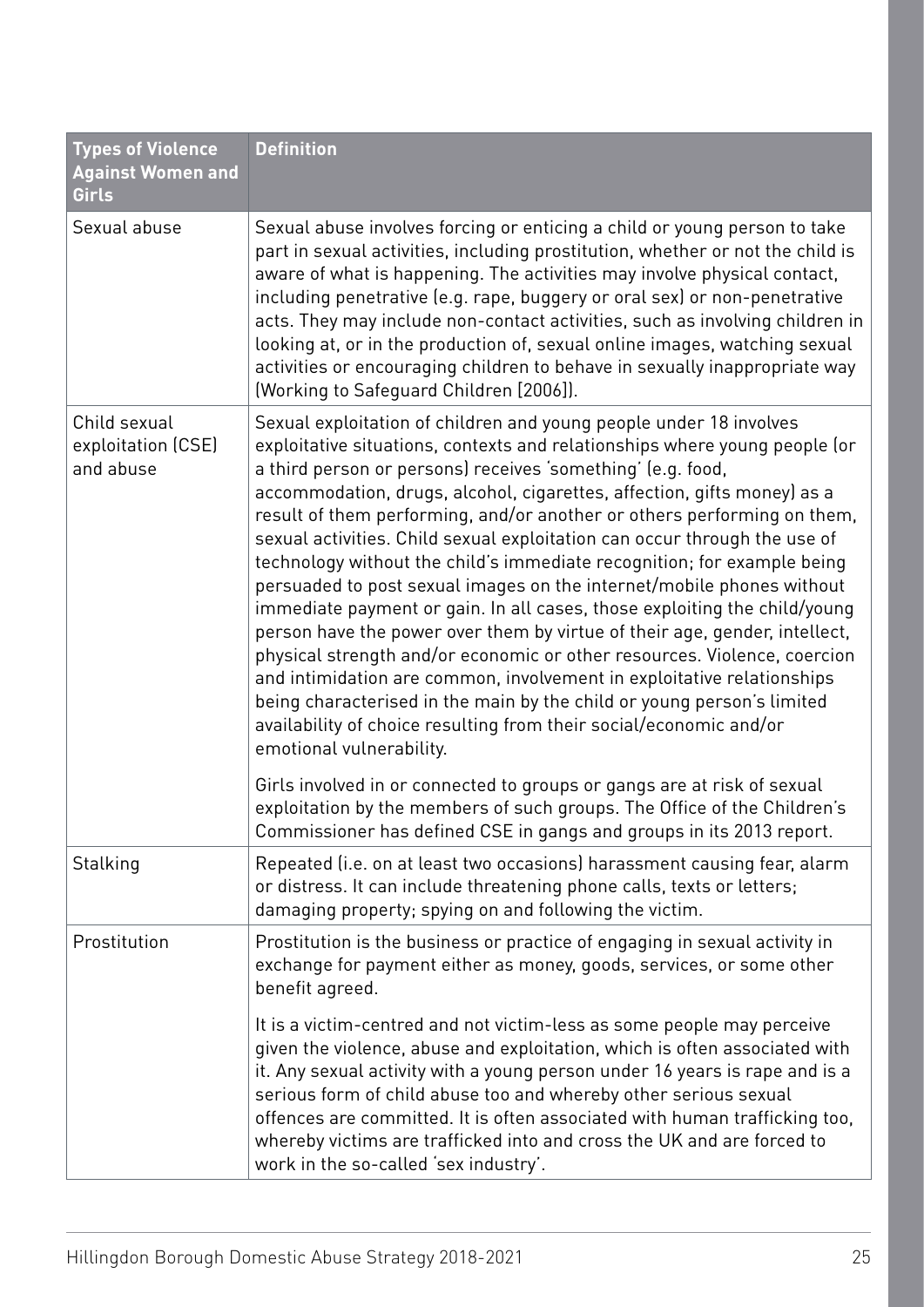# **Appendix B: Abbreviations**

| <b>Abbreviation</b> | <b>Full wording</b>                                            |
|---------------------|----------------------------------------------------------------|
| CCG                 | <b>Clinical Commissioning Group</b>                            |
| <b>CCR</b>          | <b>Coordinated Community Response</b>                          |
| CRC                 | <b>Community Rehabilitation Company</b>                        |
| <b>CR MARAC</b>     | Community Risk Multi-Agency Risk Assessment Conference         |
| <b>CSE</b>          | <b>Child Sexual Exploitation</b>                               |
| DA                  | Domestic Abuse                                                 |
| <b>DASH</b>         | Domestic Abuse, Stalking, Harassment and Honour Based Violence |
| <b>DV</b>           | <b>Domestic Violence</b>                                       |
| DVHR/DHR            | Domestic Violence Homicide Review/Domestic Homicide Review     |
| <b>FM</b>           | <b>Forced Marriage</b>                                         |
| <b>FGM</b>          | <b>Female Genital Mutilation</b>                               |
| GBV                 | <b>Gender Based Violence</b>                                   |
| <b>HBA</b>          | <b>Honour Based Abuse</b>                                      |
| <b>HIDVA</b>        | Hillingdon Independent Domestic Violence Advocate              |
| <b>IDVA</b>         | Independent Domestic Violence Advocate                         |
| <b>IOM</b>          | Integrated Offender Management                                 |
| <b>LSCB</b>         | Local Safeguarding Children's Board                            |
| <b>MATAC</b>        | Multi-Agency Tasking and Coordination                          |
| <b>MOPAC</b>        | Mayor's Office for Policing and Crime                          |
| <b>NHS</b>          | <b>National Health Service</b>                                 |
| <b>NPS</b>          | <b>National Probation Service</b>                              |
| <b>MAPPA</b>        | <b>Multi-Agency Public Protection Arrangements</b>             |
| <b>MARAC</b>        | Multi-Agency Risk Assessment Conference                        |
| SAB                 | <b>Safeguarding Adults Board</b>                               |
| <b>SDG</b>          | Sustainable Development Goal                                   |
| <b>SHP</b>          | Safer Hillingdon Partnership                                   |
| <b>UN</b>           | <b>United Nations</b>                                          |
| VAWG                | Violence Against Women and Girls                               |